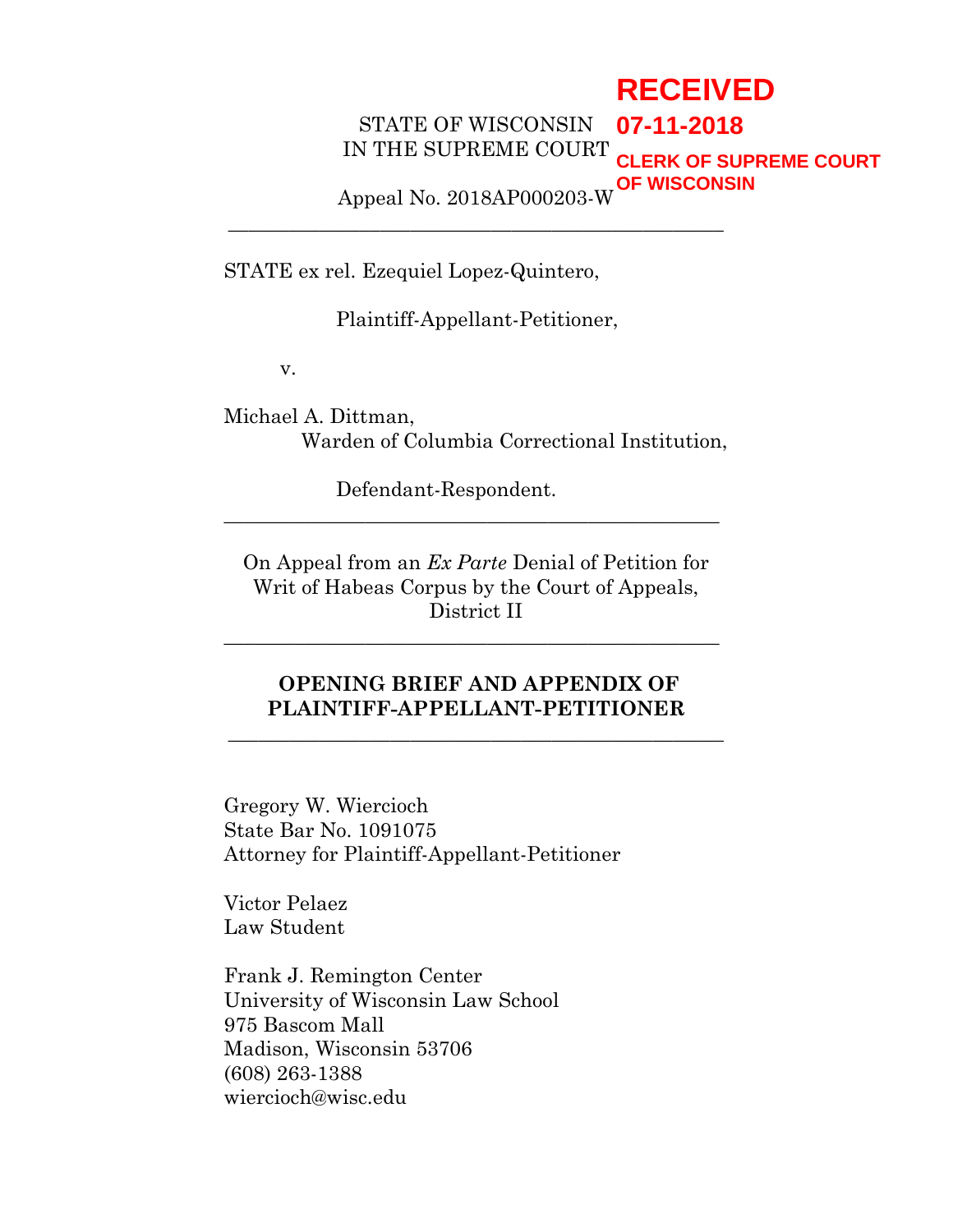## **TABLE OF CONTENTS**

| STATEMENT ON ORAL ARGUMENT AND                                                                                                                                                                                                                                                                                                                                                      |  |
|-------------------------------------------------------------------------------------------------------------------------------------------------------------------------------------------------------------------------------------------------------------------------------------------------------------------------------------------------------------------------------------|--|
|                                                                                                                                                                                                                                                                                                                                                                                     |  |
|                                                                                                                                                                                                                                                                                                                                                                                     |  |
|                                                                                                                                                                                                                                                                                                                                                                                     |  |
|                                                                                                                                                                                                                                                                                                                                                                                     |  |
| THE COURT OF APPEALS MAY NOT APPLY<br>IRREBUTTABLE PRESUMPTION OF<br>AN.<br>PREJUDICE AND DENY EX PARTE A<br>SUFFICIENTLY PLED HABEAS PETITION<br>FOR UNTIMELINESS; INSTEAD, THE COURT<br>OF APPEALS MUST ORDER A RESPONSE<br>FROM THE STATE, WHICH MAY RAISE THE<br>AFFIRMATIVE DEFENSE OF LACHES IF IT<br>CONCLUDES THE<br>DELAY<br><b>IS</b><br>UNREASONABLE AND PREJUDICIAL  10 |  |
| A. The plain language of Wis. Stat. $\S 809.51(1)$<br>does not contain a "prompt and speedy"                                                                                                                                                                                                                                                                                        |  |
| B. Smalley's timeliness burden of proof and<br>irrebuttable presumption of prejudice are                                                                                                                                                                                                                                                                                            |  |
|                                                                                                                                                                                                                                                                                                                                                                                     |  |
|                                                                                                                                                                                                                                                                                                                                                                                     |  |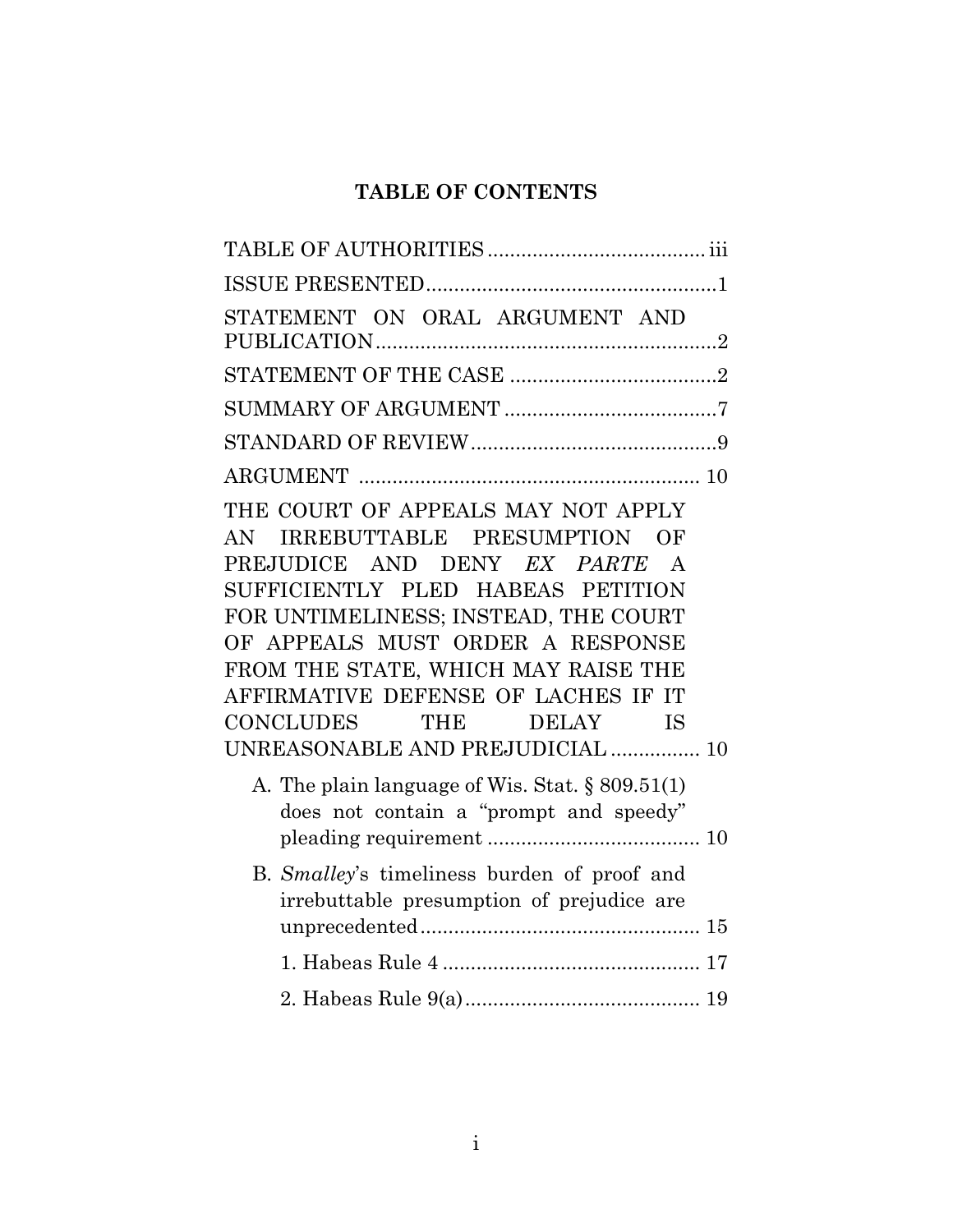| C. Mr. Lopez-Quintero's habeas petition meets |  |
|-----------------------------------------------|--|
| the express pleading requirements of Wis.     |  |
|                                               |  |
|                                               |  |
|                                               |  |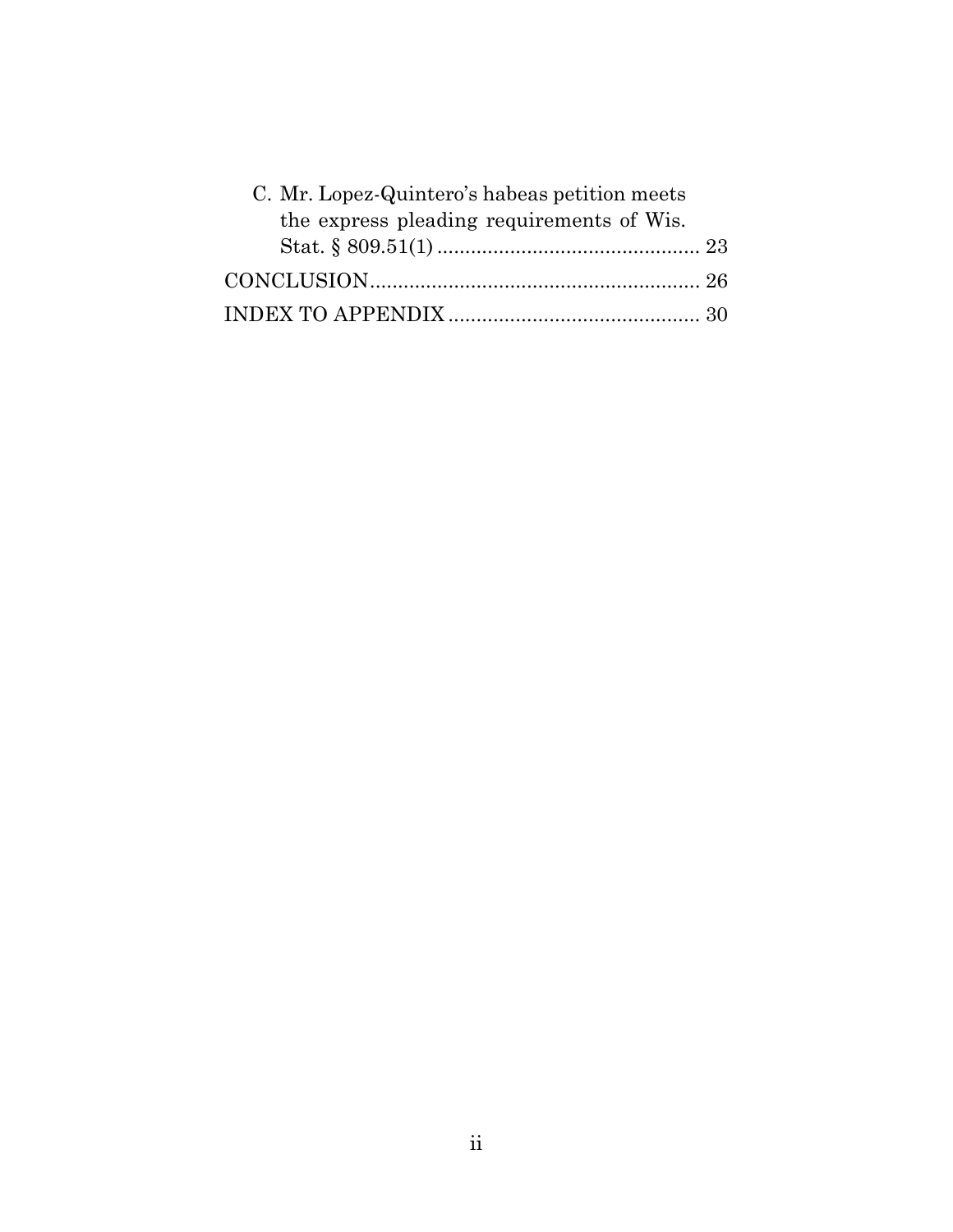## **TABLE OF AUTHORITIES**

## **Cases**

| Baxter v. Estelle,                                             |
|----------------------------------------------------------------|
| Bedford v. Attorney General of Alabama,                        |
| Blackledge v. Allison,                                         |
| Campas v. Zimmerman,                                           |
| Davis v. Adult Parole Authority,                               |
| Davis v. Dugger,<br>829 F.2d 1513 (11th Cir. 1987) 19,20       |
| Escalona-Naranjo,<br>185 Wis. 2d 168, 517 N.W.2d 157 (1994) 12 |
| Fay v. Noia,                                                   |
| Hannon v. Maschner,                                            |
| Hill v. Linahan,                                               |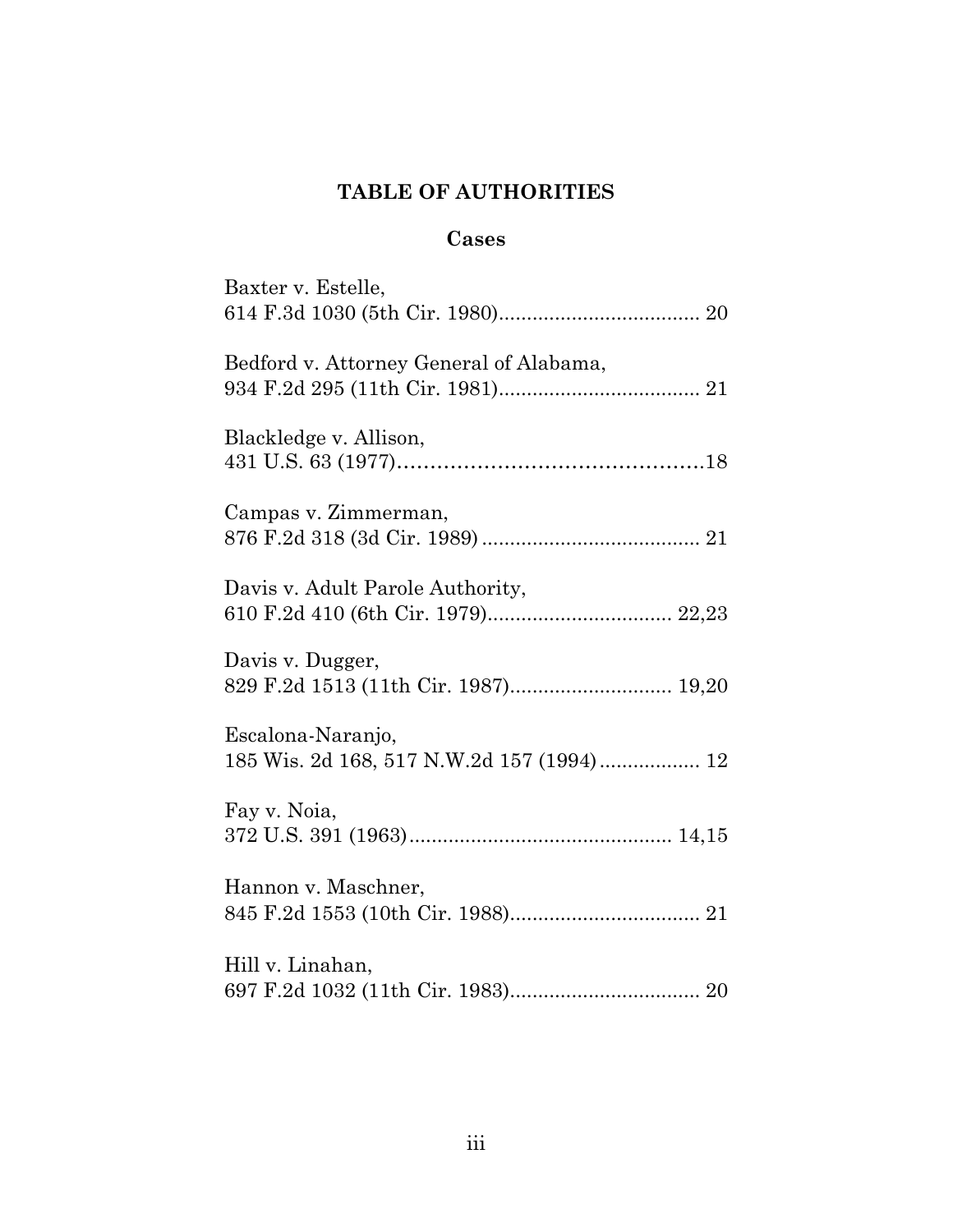| Holland v. Florida,                                                          |
|------------------------------------------------------------------------------|
| In re Commitment of Alger,<br>2015 WI 3, 360 Wis. 2d 193, 858 N.W.2d 346 9   |
| Kyles v. Pollard,<br>2014 WI 38, 354 Wis. 2d 626, 847 N.W.2d 805  15         |
| Lincoln Sav. Bank, S.A. v. DOR,<br>215 Wis. 2d 430, 573 N.W.2d 522 (1998) 10 |
| Lonchar v. Thomas,                                                           |
| McDonnell v. Estelle,                                                        |
| Peyton v. Rowe,                                                              |
| Rideau v. Whitley,                                                           |
| Slack v. McDaniel                                                            |
| State ex rel. Coleman v. McCaughtry,<br>2006 WI 49, 290 Wis. 2d 352,         |
|                                                                              |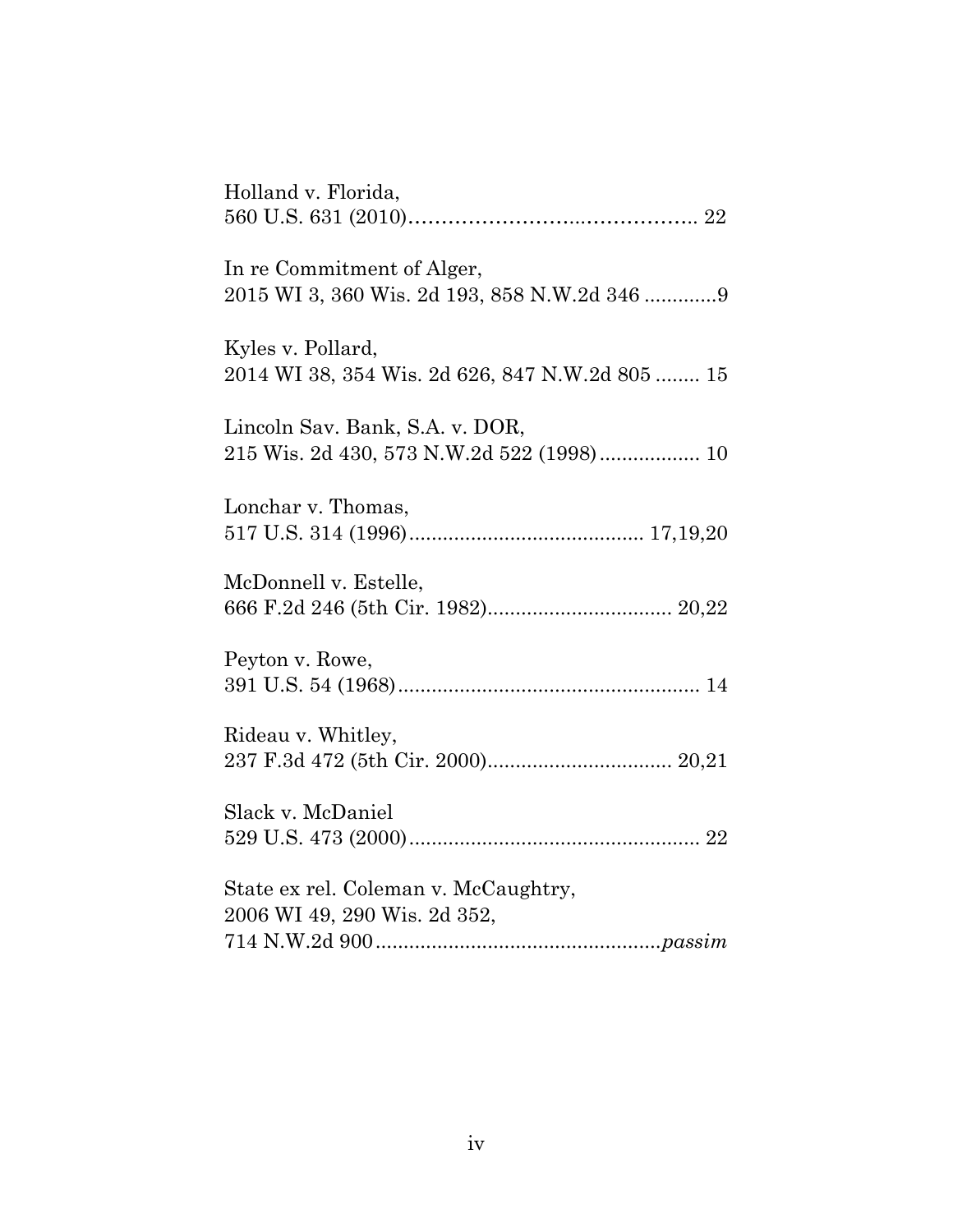| State ex rel. Kalal v. Circuit Ct. for Dane Cty.,<br>2004 WI 58, 271 Wis. 2d 633,                                                                                         |
|---------------------------------------------------------------------------------------------------------------------------------------------------------------------------|
| State ex rel. Marberry v. Macht,                                                                                                                                          |
| State ex rel. Smalley v. Morgan,<br>211 Wis. 2d 795, 565 N.W.2d 805 (Ct. App. 1997),<br>abrogated on other grounds by<br>State ex rel. Coleman v. McCaughtry, 2006 WI 49, |
| State ex rel. Universal Processing Servs. of<br>Wisconsin, LLC v. Circuit Court of Milwaukee Cty.,<br>2017 WI 26, 374 Wis. 2d 26,                                         |
| State ex rel. Wohlfahrt v. Bodette,<br>95 Wis. 2d 130,<br>289 N.W.2d 366, 367 (Ct. App. 1980) 12,13,14                                                                    |
| State v. Ziegler,<br>2012 WI 73, 342 Wis. 2d 256, 816 N.W.2d 238 9                                                                                                        |
| Strahan v. Blackburn,                                                                                                                                                     |
| Walters v. Scott,                                                                                                                                                         |
| Williams v. Kullman,                                                                                                                                                      |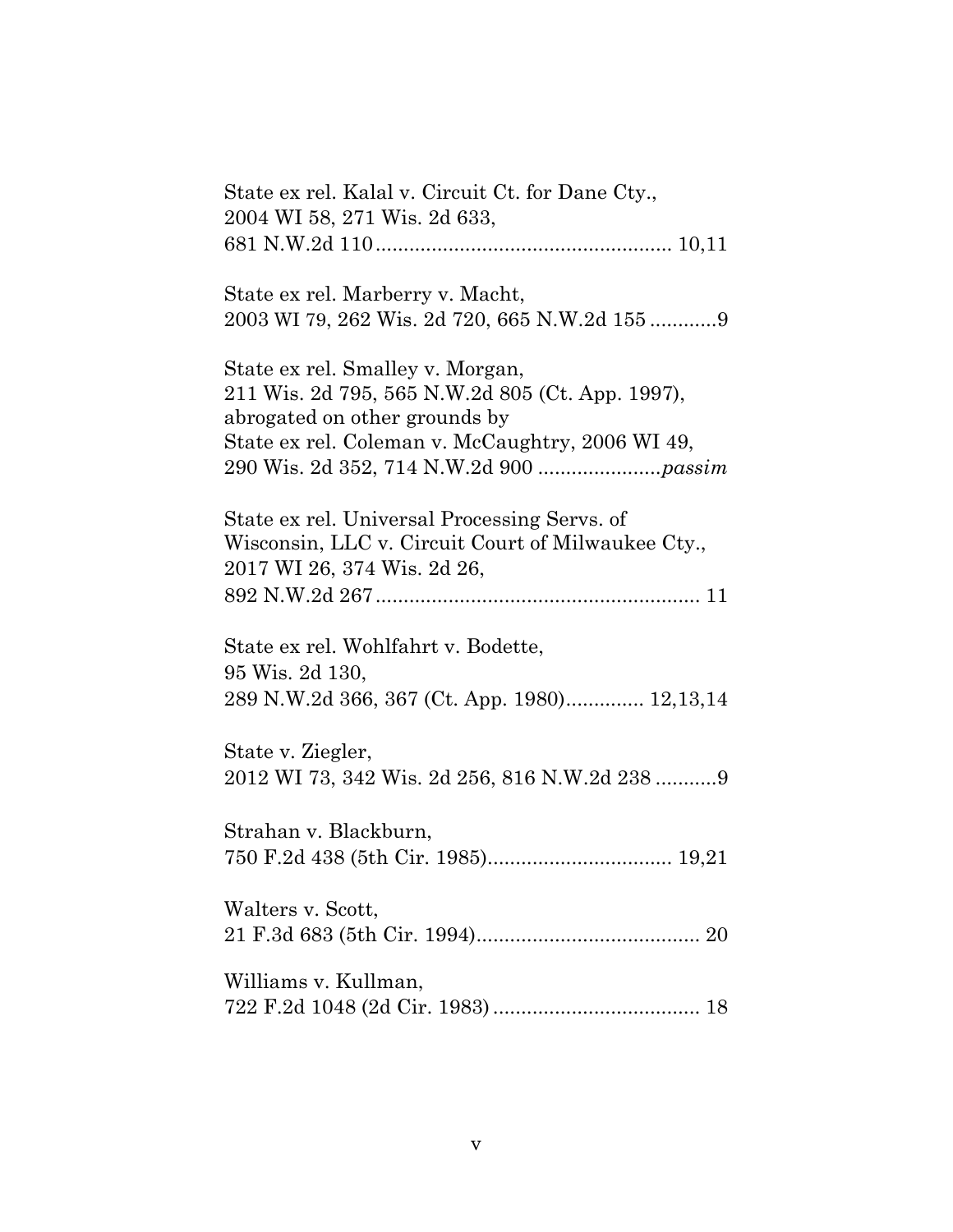## **Constitutional Provisions**

|--|--|--|--|--|--|--|

## **Statutes and Rules**

## **Other Authorities**

| Randy Hertz & James S. Liebman, Federal Habeas |  |
|------------------------------------------------|--|
| Corpus Practice and Procedure                  |  |
|                                                |  |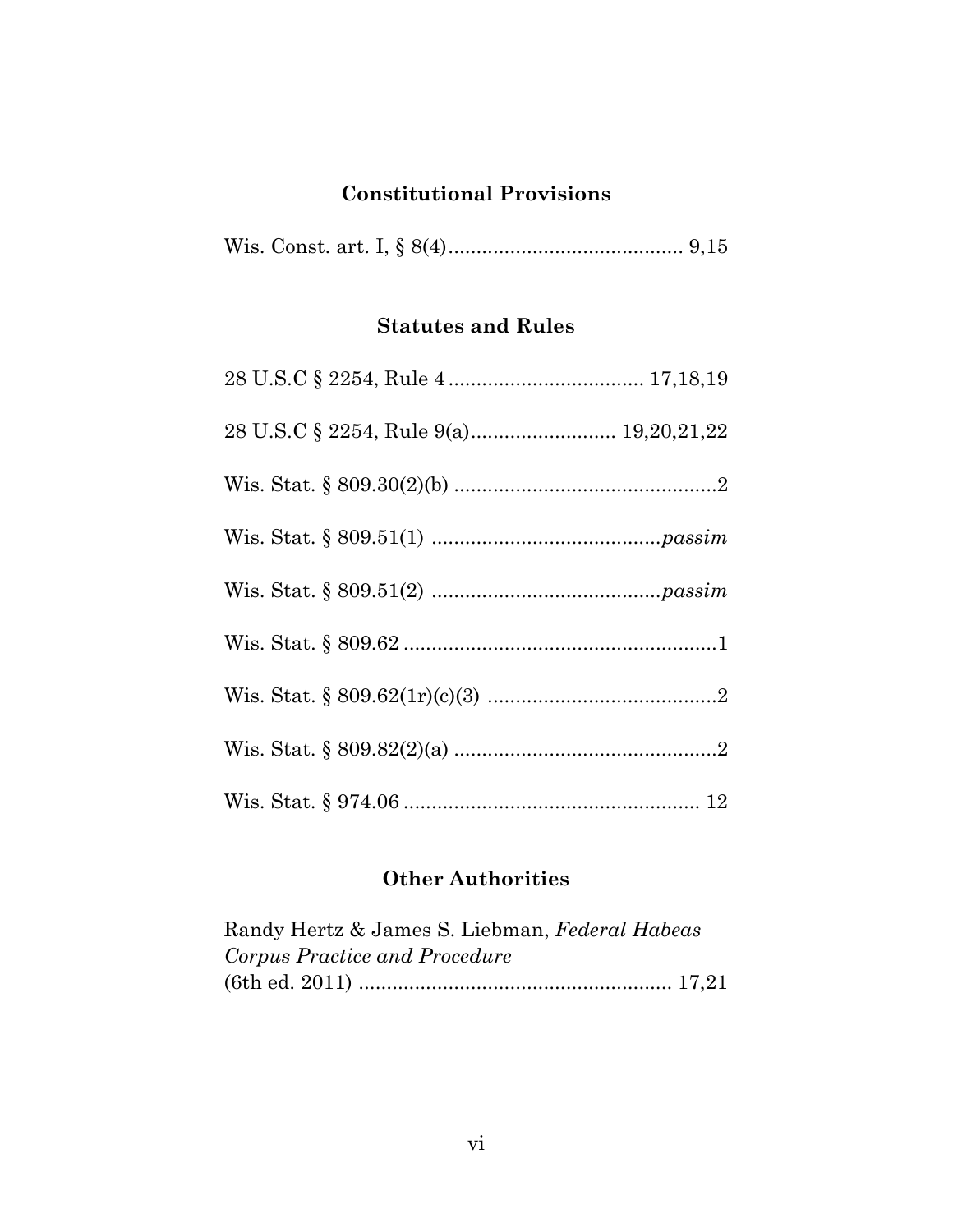H.R. Rep. No. 1471, 94th Cong., 2d Sess. 5, reprinted in 1976 U.S. Code Cong. & Ad. News ...... 20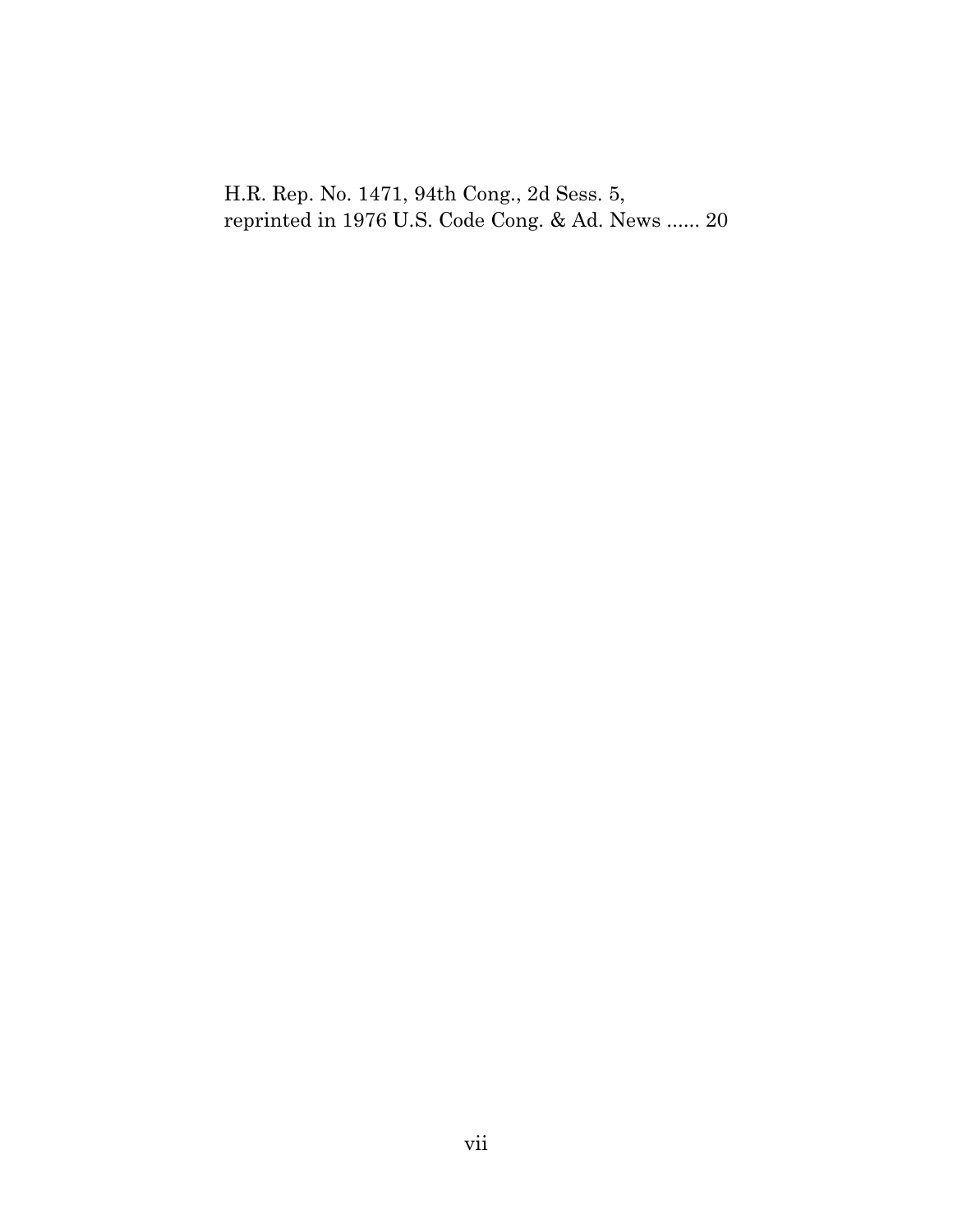#### STATE OF WISCONSIN IN THE SUPREME COURT

Appeal No. 2018AP000203-W **\_\_\_\_\_\_\_\_\_\_\_\_\_\_\_\_\_\_\_\_\_\_\_\_\_\_\_\_\_\_\_\_\_\_\_\_\_\_\_\_\_\_\_\_\_\_\_\_\_**

STATE ex rel. Ezequiel Lopez-Quintero,

Plaintiff-Appellant-Petitioner,

v.

Michael A. Dittman, Warden of Columbia Correctional Institution,

Defendant-Respondent.

## **OPENING BRIEF AND APPENDIX OF PLAINTIFF-APPELLANT-PETITIONER**

**\_\_\_\_\_\_\_\_\_\_\_\_\_\_\_\_\_\_\_\_\_\_\_\_\_\_\_\_\_\_\_\_\_\_\_\_\_\_\_\_\_\_\_\_\_\_\_\_\_**

**\_\_\_\_\_\_\_\_\_\_\_\_\_\_\_\_\_\_\_\_\_\_\_\_\_\_\_\_\_\_\_\_\_\_\_\_\_\_\_\_\_\_\_\_\_\_\_\_\_**

#### **ISSUE PRESENTED**

Can the Court of Appeals apply an irrebuttable presumption of prejudice and deny *ex parte* a sufficiently pled petition for writ of habeas corpus solely for untimeliness, under Wis. Stat. § 809.51(2)?

Ezequiel Lopez-Quintero filed a Petition for Writ of Habeas Corpus in the Court of Appeals, asking that court to reinstate his appellate deadlines based on trial counsel's ineffectiveness in failing to file a Notice of Intent to Pursue Postconviction Relief.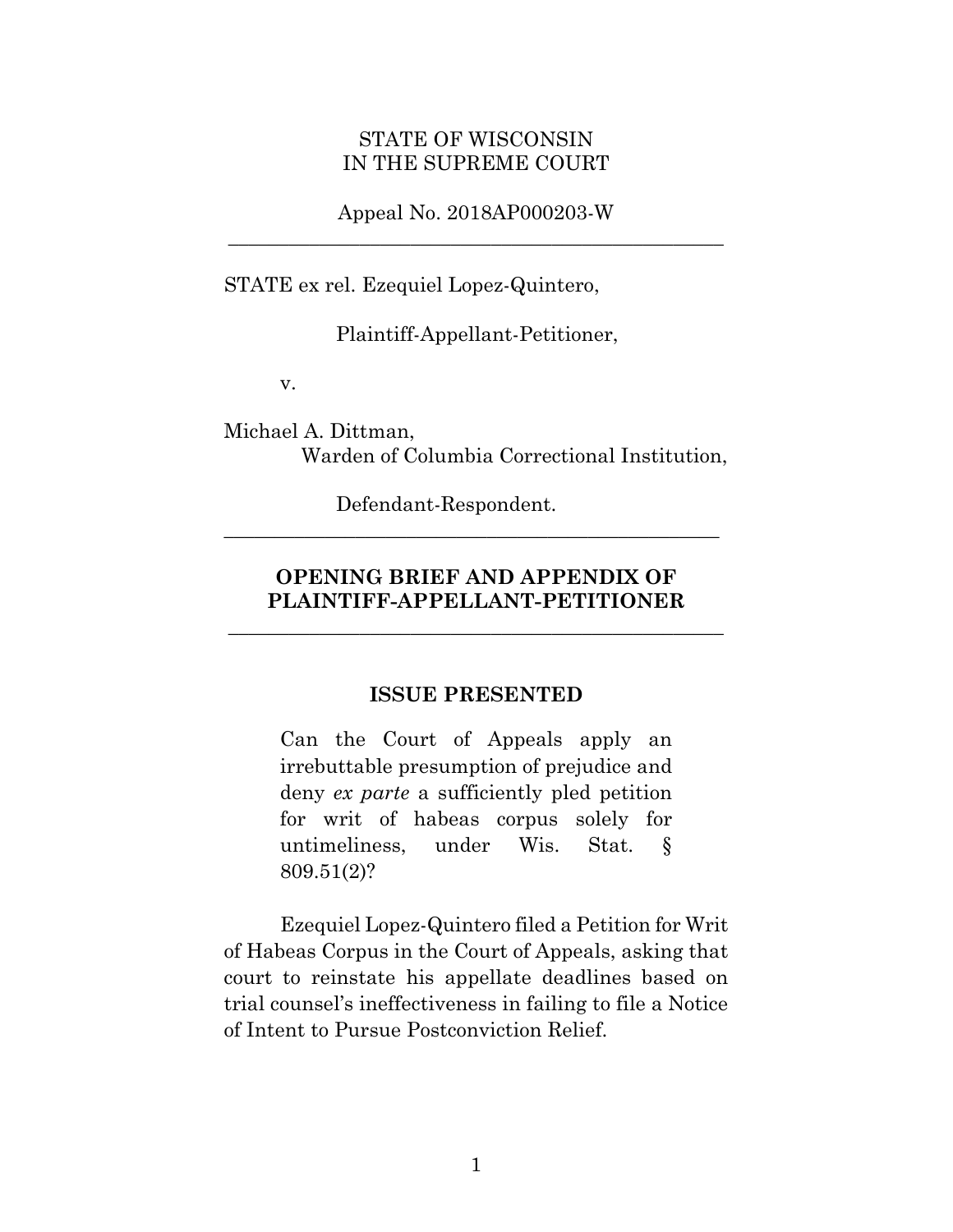Relying on *State ex rel. Smalley v. Morgan*, 211 Wis. 2d 795, 565 N.W.2d 805 (Ct. App. 1997), *abrogated on other grounds by State ex rel. Coleman v. McCaughtry*, 2006 WI 49, 290 Wis. 2d 352, 714 N.W.2d 900, the Court of Appeals found Mr. Lopez-Quintero's petition untimely, presumed prejudice based on the untimeliness, and denied the petition *ex parte* without reaching the merits of his claim. App. 1.

## **STATEMENT ON ORAL ARGUMENT AND PUBLICATION**

This Court's decision to accept review reflects that oral argument and publication are warranted.

#### **STATEMENT OF THE CASE**

On March 7, 2008, after a six-day trial, Ezequiel Lopez-Quintero was convicted of First-Degree Intentional Homicide with a Dangerous Weapon. On April 9, 2008, the circuit court sentenced him to life in prison without release to extended supervision. App. 3 (Habeas Petition, Ex. A: Judgment of Conviction). That same day, Mr. Lopez-Quintero filed a Notice of Right to Seek Postconviction Relief (Notice of Right), on which he unequivocally indicated that he wanted to seek postconviction relief. App. 3 (Habeas Petition, Ex. B: Notice of Right).

Mr. Lopez-Quintero's trial attorneys, Frederick Cohn and Christopher Cohen, did not file a Notice of Intent to Seek Postconviction Relief (Notice of Intent) within the 20-day statutory deadline following sentencing. *See* Wis. Stat. § 809.30(2)(b). Nor did trial counsel request an extension of time to file the Notice of Intent. *See* Wis. Stat. § 809.82(2)(a).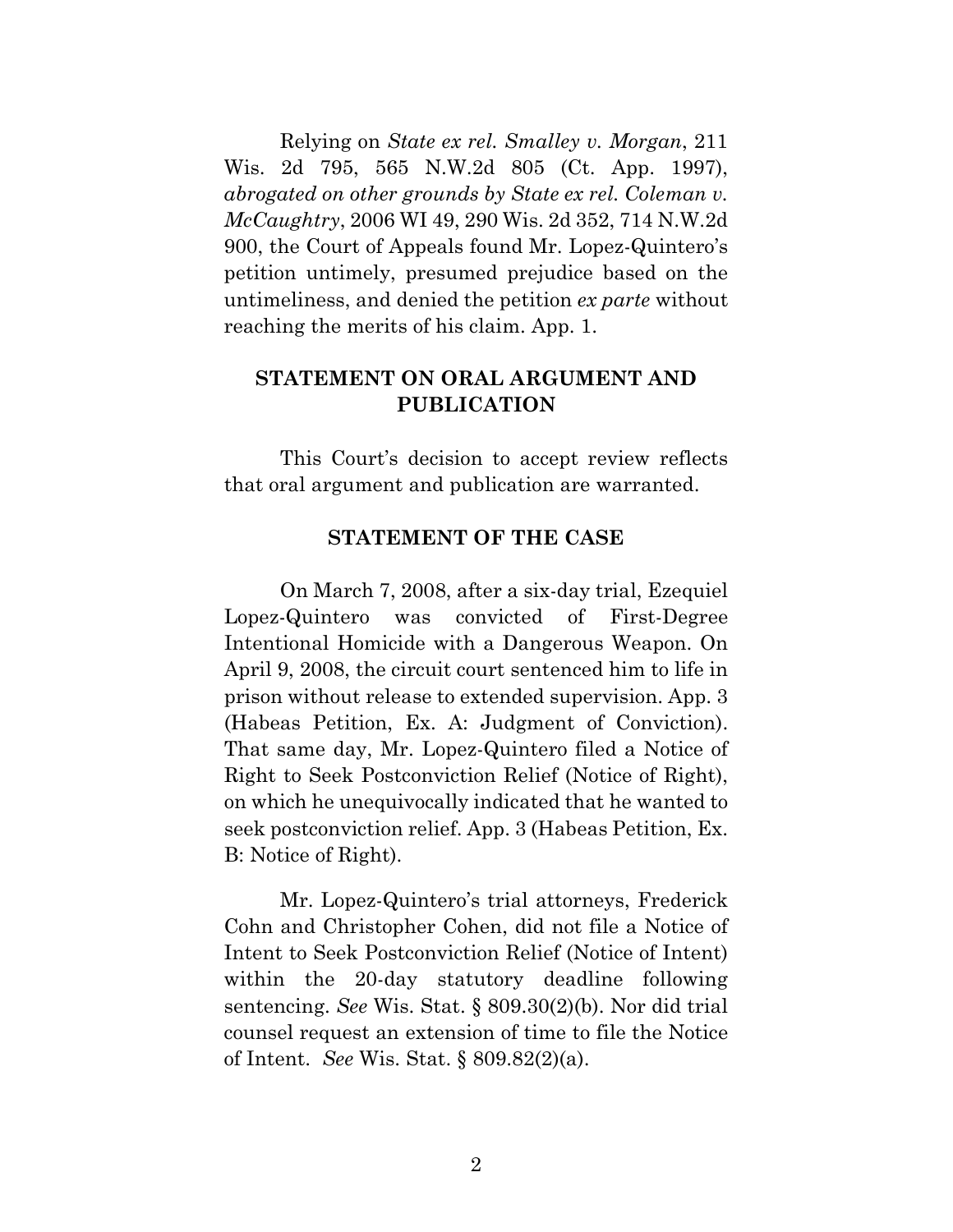Mr. Lopez-Quintero had hired Cohn and Cohen, private lawyers based in Illinois. Attorney Cohen had been a member of the Wisconsin Bar since 1986. Attorney Cohn, who was not a member of the Wisconsin Bar, appeared *pro hac vice*.

At the conclusion of the sentencing hearing, Attorney Cohn asked the circuit court for clarification regarding postconviction procedures:

| Mr. Cohn:            | [W] e have filed a motion for a new<br>trial already.                            |
|----------------------|----------------------------------------------------------------------------------|
| The Court: Yes, sir. |                                                                                  |
| Mr. Cohn:            | Would that relieve us of filing the<br>notice of intent to proceed to<br>appeal? |
| The Court:           | No. I think you still have to file<br>that.                                      |
|                      | Mr. Cohn: Within 20 days?                                                        |
| The Court:           | Right.                                                                           |

App. 3 (Habeas Petition, Ex. C: Sentencing Transcript at 57). The circuit court then provided Attorney Cohn with the Notice of Right form and asked counsel to review the form with Mr. Lopez-Quintero in the courtroom immediately after the sentencing hearing. *Id*. (Sentencing Transcript at 58). Attorney Cohn assured the court that he would get the Notice of Intent "filed within 20 days." *Id*. (Sentencing Transcript at 60).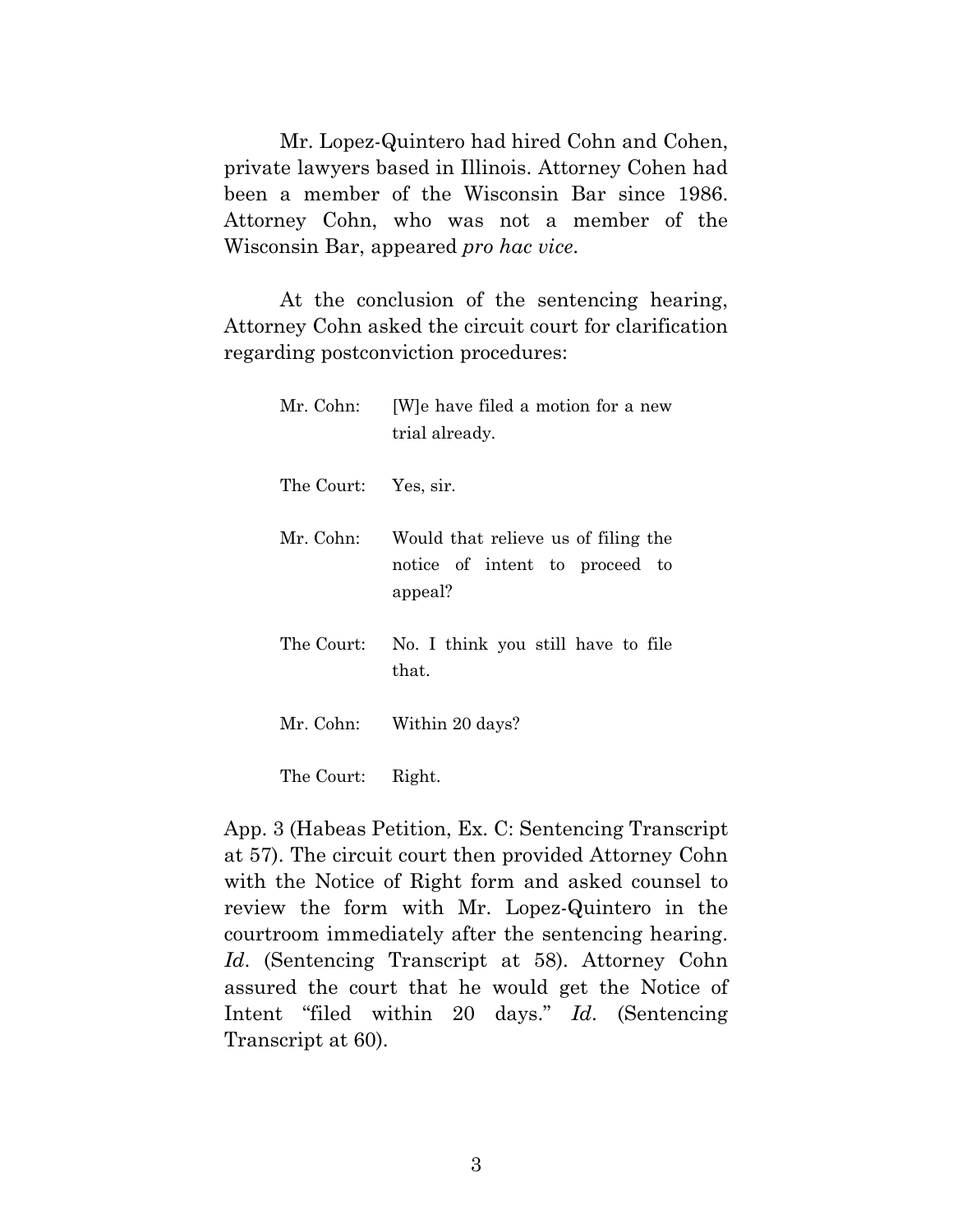Two months later, at the conclusion of the hearing on the motion for new trial on June 10, 2008, Attorney Cohn sought to represent Mr. Lopez-Quintero on appeal. Attorney Cohn stated that, given the difficulty of the case and his familiarity with it, he should be appointed to handle the appeal. App. 3 (Habeas Petition, Ex. D: Motion for New Trial Hearing Transcript at 46). Notably, the 20-day deadline to file the Notice of Intent had expired on April 29, 2008, nearly a month-and-a-half earlier. The circuit court ordered Attorney Cohn to continue to represent Mr. Lopez-Quintero "until the time a decision whether to appeal is made." *Id*. (Motion for New Trial Hearing at 47); *see* App. 3 (Habeas Petition, Ex. E: Affidavit of Indigency) (Court's handwritten order: "Atty Frederick Cohn appointed to initiate appeal if desired."). Because Mr. Lopez-Quintero could no longer afford to retain Attorney Cohn as counsel, the circuit court found that Mr. Lopez-Quintero was indigent and waived the payment of service and filing fees, including the preparation of the trial transcript. *Id*. (Habeas Petition, Ex. E: Affidavit of Indigency); *see id*. (Habeas Petition, Ex. D: Motion for New Trial Hearing at 47–48) ("[S]o if he is indigent, the court certainly would provide a copy of the transcript to you without cost, and then a decision as to whether he should appeal or not can be made."). Trial counsel never filed a Notice of Intent or sought an extension to file one.

Mr. Lopez-Quintero did not know about trial counsel's fundamental procedural error or the deleterious consequences of such inaction. He thought that by indicating his desire to pursue postconviction relief on the Notice of Right, trial counsel would initiate the process.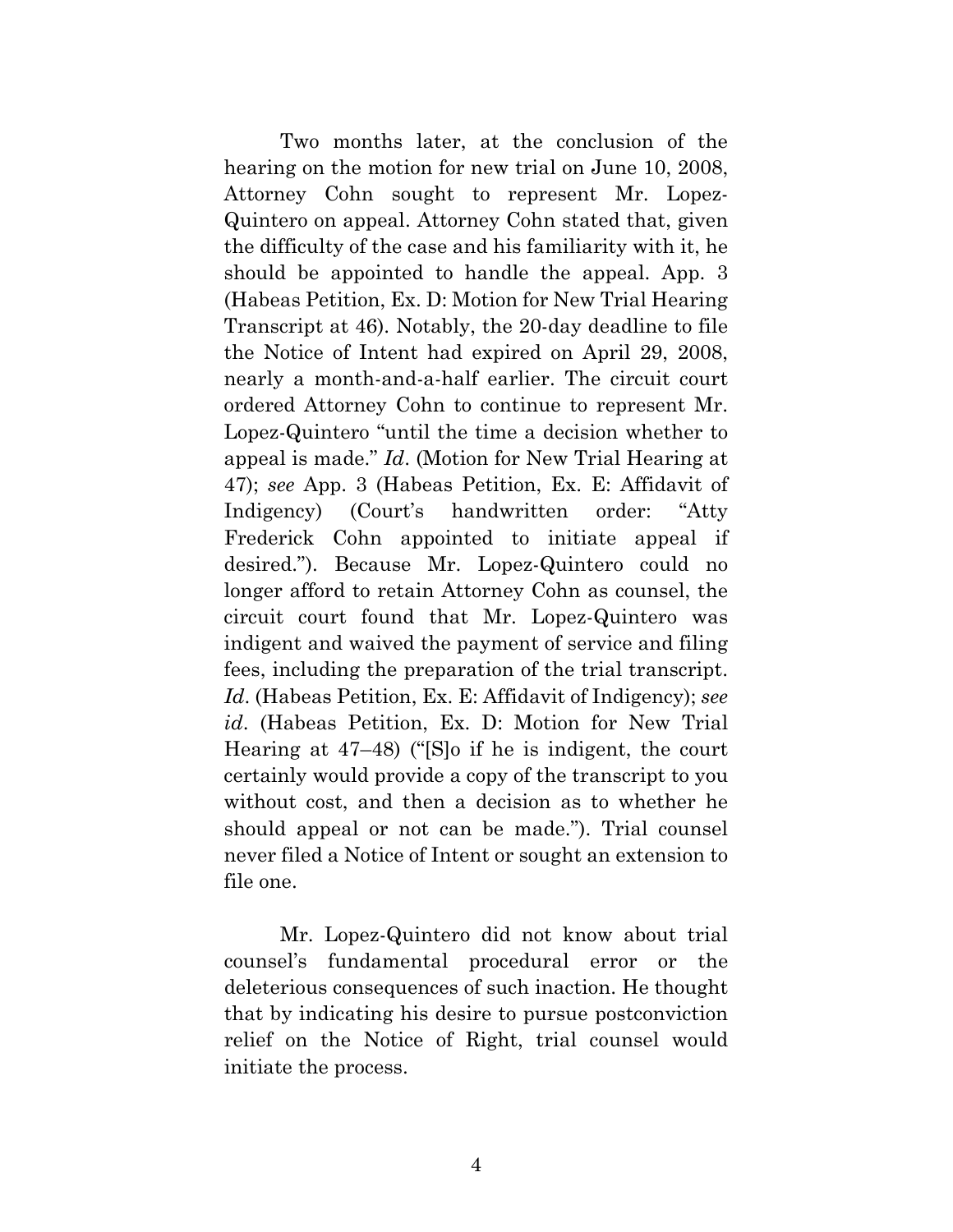On May 1, 2010, less than two years after the circuit court denied the motion for new trial, Mr. Lopez-Quintero submitted an application for assistance to the Frank J. Remington Center at the University of Wisconsin Law School. The Remington Center rejected his application on October 13, 2011.

Two years later, on July 23, 2012, Mr. Lopez-Quintero submitted a second application to the Remington Center. The Remington Center accepted his case, but was unable to assign a law student to work on it until July 26, 2013. For the next several years, a series of law students, supervised by a clinical professor, looked into Mr. Lopez-Quintero's case. Their efforts were hampered by their inability to obtain the court reporter's transcripts. Because trial counsel did not file a Notice of Intent, copies of the transcripts were not in the hands of any appellate attorneys.<sup>[1](#page-12-0)</sup> Reviewing the court reporter's voluminous transcripts on file at the Kenosha County Courthouse proved inadequate and time-consuming. The Remington Center eventually attempted to obtain a copy of the transcripts at no cost. Those efforts were unsuccessful.

 $\overline{a}$ 

<span id="page-12-0"></span><sup>&</sup>lt;sup>1</sup> Of note, the court reporters prepared transcripts of the trial, apparently in anticipation of an appeal. *See* https://wcca.wicourts.gov/caseDetail.html;jsessionid=20A3258A 2AB4A8EE49D4C0DDC5A60BE8.render4?caseNo=2007CF000 535&countyNo=30&mode=details (last visited July 5, 2018); *see also* 

https://wscca.wicourts.gov/appealHistory.xsl;jsessionid=81A347 9D20340A2A9A91E696570289ED?caseNo=2008XX000997&cac heId=092528492F575359FE9AC6BE612C23A0&recordCount= 2&offset=1&linkOnlyToForm=false&sortDirection=DESC (last visited July 5, 2018) (court's reporter's motion for extension to file transcripts).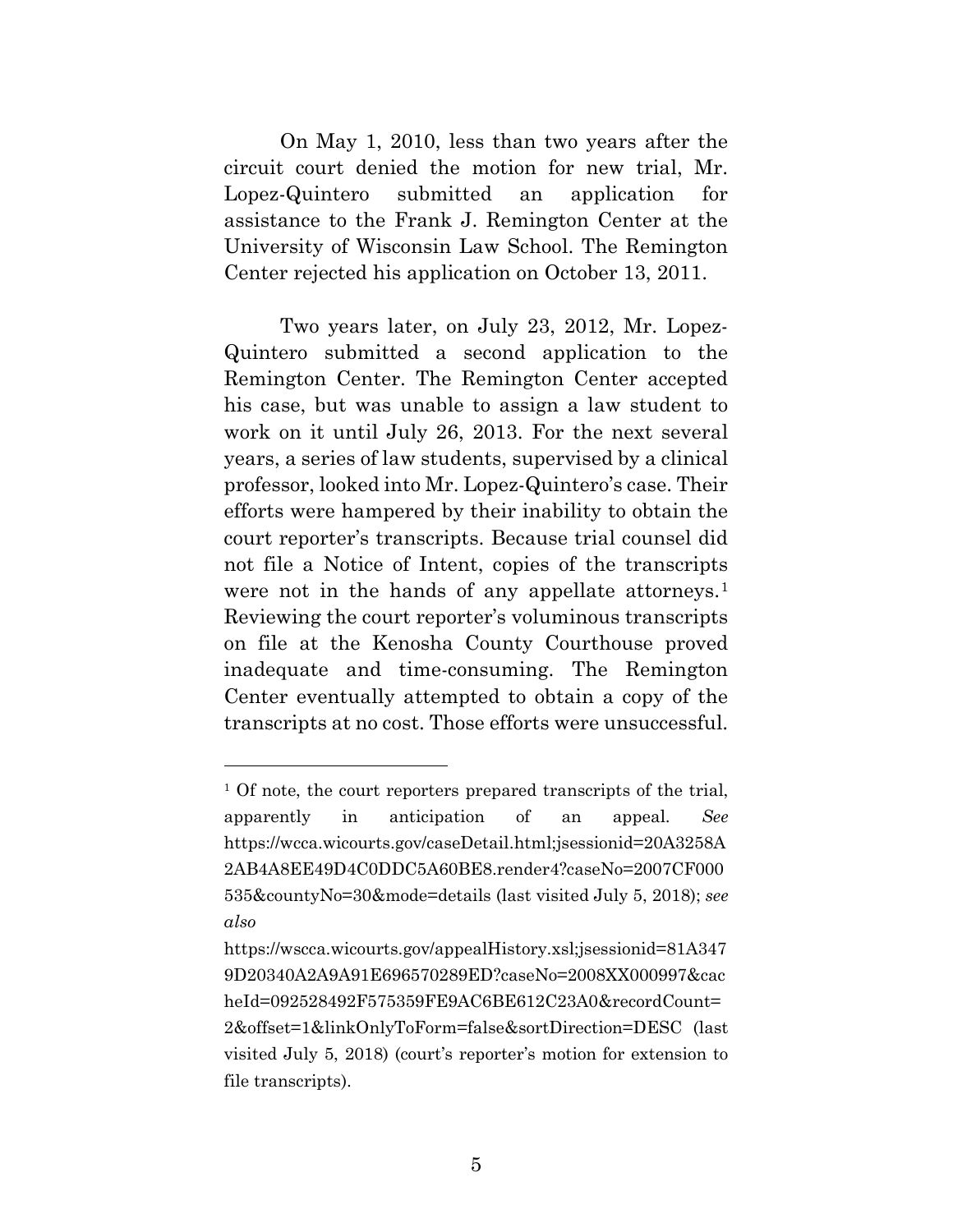On February 1, 2018, the Remington Center filed a Petition for Writ of Habeas Corpus asking the Court of Appeals to reinstate Mr. Lopez-Quintero's appellate deadlines. *See* App. 3 (Habeas Petition). The petition explained the passage of time in filing by noting that Mr. Lopez-Quintero is a monolingual Spanish speaker, has a limited education (completing the equivalent of only one year of middle school in Mexico), and was unfamiliar with the criminal justice system in the United States. *Id.* at 5–6. Consequently, Mr. Lopez-Quintero relied entirely on trial counsel, who did not speak Spanish, to explain—through interpreters—the legal process to him. *Id.* His previous encounters with the justice system did not expose him to postconviction procedure. *Id.* at 6. Mr. Lopez-Quintero remained uninformed about what would happen after he indicated his desire to appeal his conviction and sentence on the Notice of Right. *Id.*

The Court of Appeals denied *ex parte* Mr. Lopez-Quintero's habeas petition on February 12, 2018. App. 1. Focusing solely on the untimeliness of the filing, the Court of Appeals found that, "[a]lthough Lopez-Quintero's stated limitations can account for some delay in this case, it [*sic*] cannot account for over nine years of delay." *Id.* at 2–3. The Court of Appeals denied a motion for reconsideration on March 6, 2018. App. 2. On June 11, 2018, this Court granted Mr. Lopez-Quintero's Petition for Review.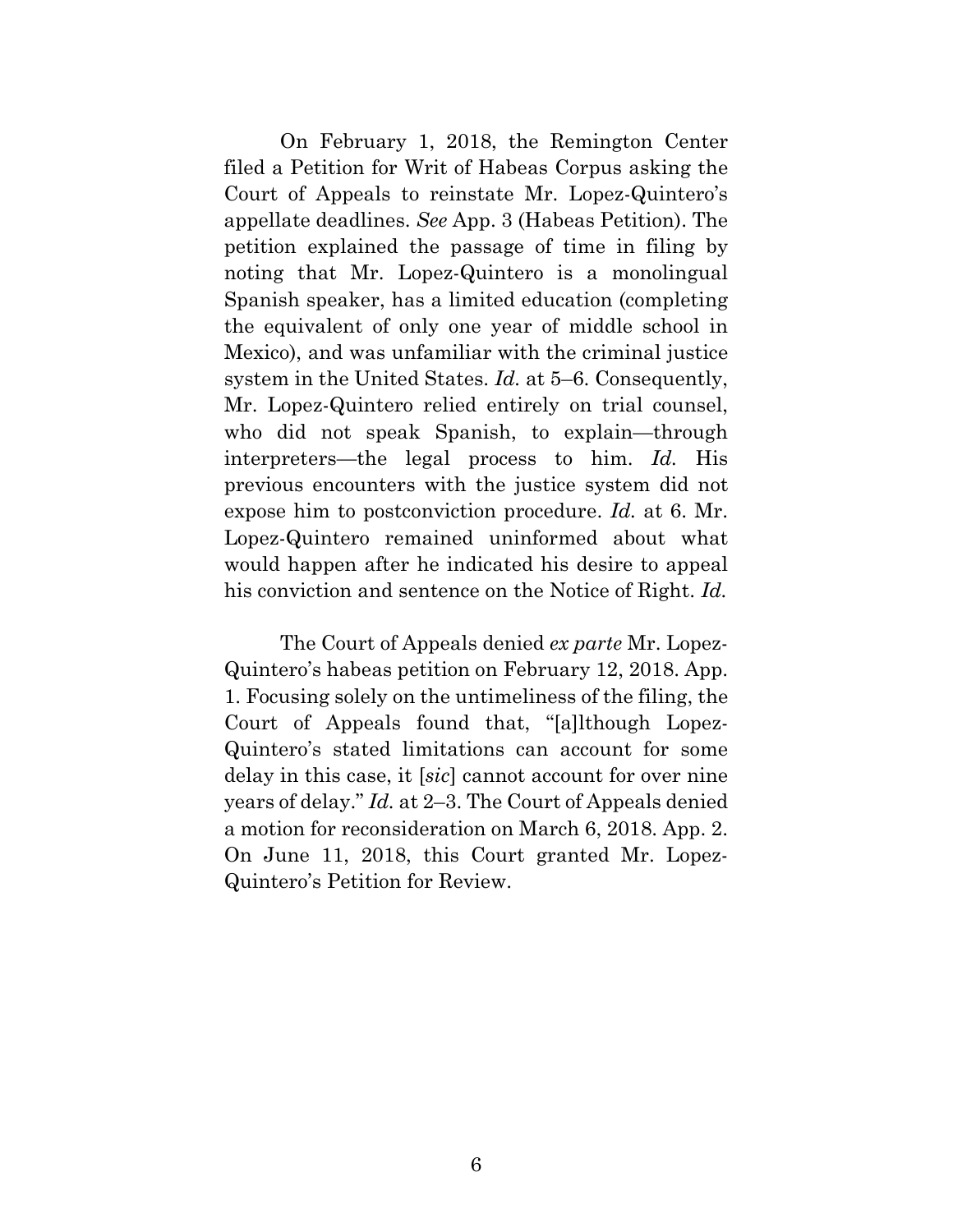#### **SUMMARY OF ARGUMENT**

In *State ex rel. Smalley v. Morgan*, 211 Wis. 2d 795, 565 N.W.2d 805 (Ct. App. 1997), *abrogated on other grounds by State ex rel. Coleman v. McCaughtry*, 2006 WI 49, 290 Wis. 2d 352, 714 N.W.2d 900, the Court of Appeals grafted a "prompt and speedy" pleading requirement onto Wis. Stat. § 809.51(1) and then created an *irrebuttable* presumption by denying the petition without ordering the State to respond. Wis. Stat. § 809.51(1) expressly sets out four pleading requirements that a petition for writ of habeas corpus must contain. *Smalley* found that the petitioner did not allege facts demonstrating that he "sought prompt and speedy relief," nor did he allege any disability preventing him from making such a showing sooner. *Smalley*, 211 Wis. 2d at 802. *Smalley* justified the *ex parte* denial of the petition by presuming the State would be prejudiced in responding after an eight-year filing delay. *Id*. at 803.

*Smalley* grants the Court of Appeals unbridled discretion to deny habeas petitions *ex parte* under Wis. Stat. § 809.51(2) for perceived untimeliness alone. The Court of Appeals applies a presumption that the length of the delay prejudices the State's ability to respond. The *ex parte* nature of the process makes the presumption irrebuttable and renders laches obsolete.

The *Smalley* presumption relieves the State of its unremarkable burden to prove prejudice attributable to an unreasonable delay as an element of the affirmative defense of laches. This practice squarely contradicts this Court's holding in *Coleman* that the Court of Appeal may not presume prejudice based on the length of the delay. This Court must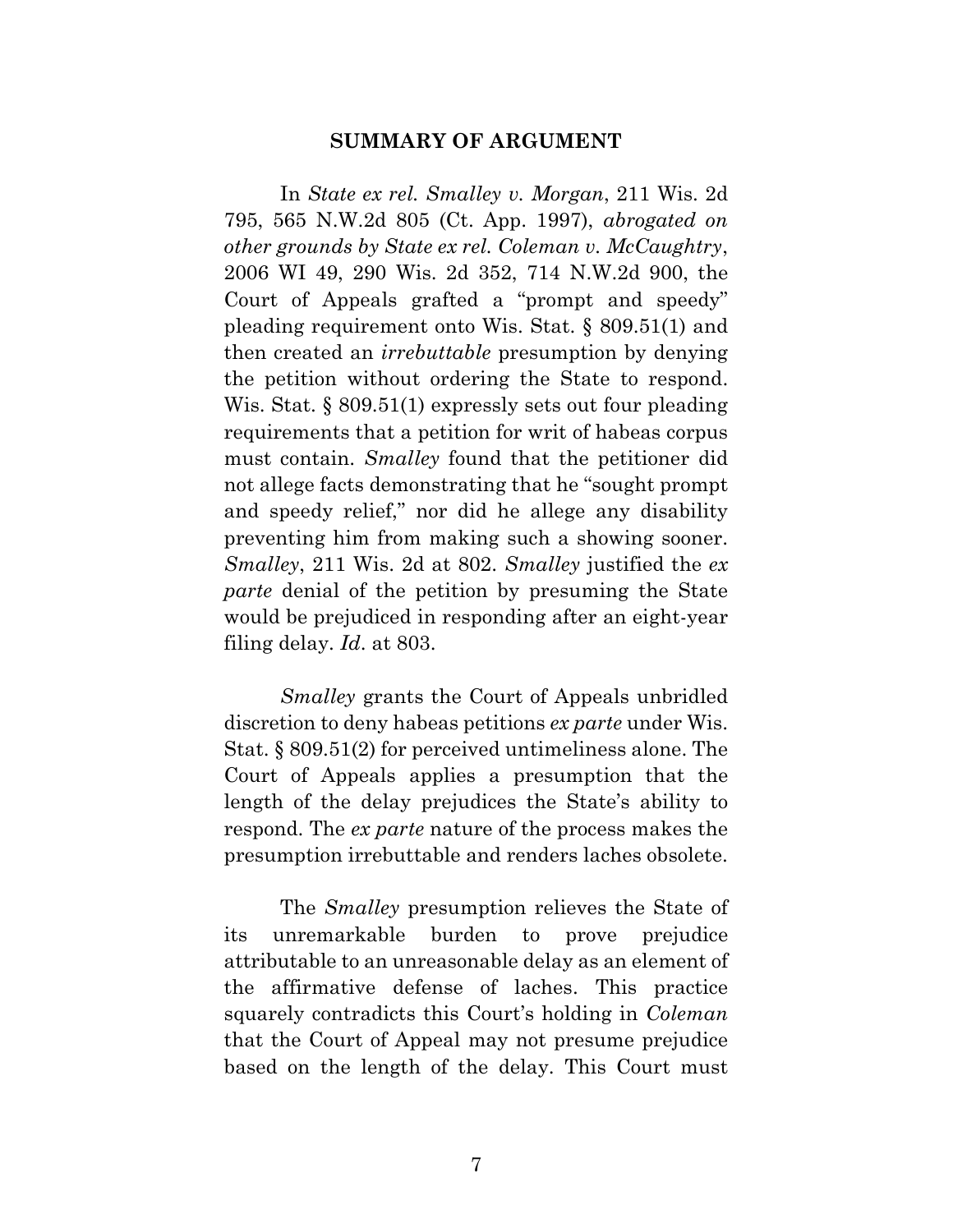order the Court of Appeals to disavow this *ex parte* practice as inconsistent with *Coleman* and incompatible with the plain language of Wis. Stat. § 809.51(1).

In *State ex rel. Coleman v. McCaughtry*, 2006 WI 49, 290 Wis. 2d 352, 714 N.W.2d 900, decided nearly a decade after *Smalley*, this Court held that the Court of Appeals had erred when it presumed the State was prejudiced by the petitioner's 17-year delay in filing his habeas petition. *Id.* at ¶ 37. *Coleman* explained that *Smalley* had based its *ex parte* denial on the petition's untimeliness under equitable principles of habeas, rather than on the affirmative defense of laches. *Id.* at ¶ 25. However, *Coleman* never explained why the Court of Appeals could presume prejudice in the former, but not in the latter, context.

Mr. Lopez-Quintero, an inmate sentenced to life without parole for first-degree murder, filed a habeas petition to reinstate the appellate deadlines waived by his trial counsel's ineffectiveness. The petition clearly met the four pleading requirements expressly set out in Wis. Stat. § 809.51(1). Nevertheless, the Court of Appeals dismissed the petition for untimeliness without addressing the merits or ordering the State to respond. The Court of Appeals applied the *Smalley* presumption of prejudice because of a nine-year delay in filing. App. 1.

Nothing material distinguishes Mr. Lopez-Quintero's habeas petition from Coleman's. Nevertheless, the Court of Appeals did not require Coleman to prove timeliness—despite a 17-year delay in filing. The Court of Appeals ordered the State to respond, and the State affirmatively raised the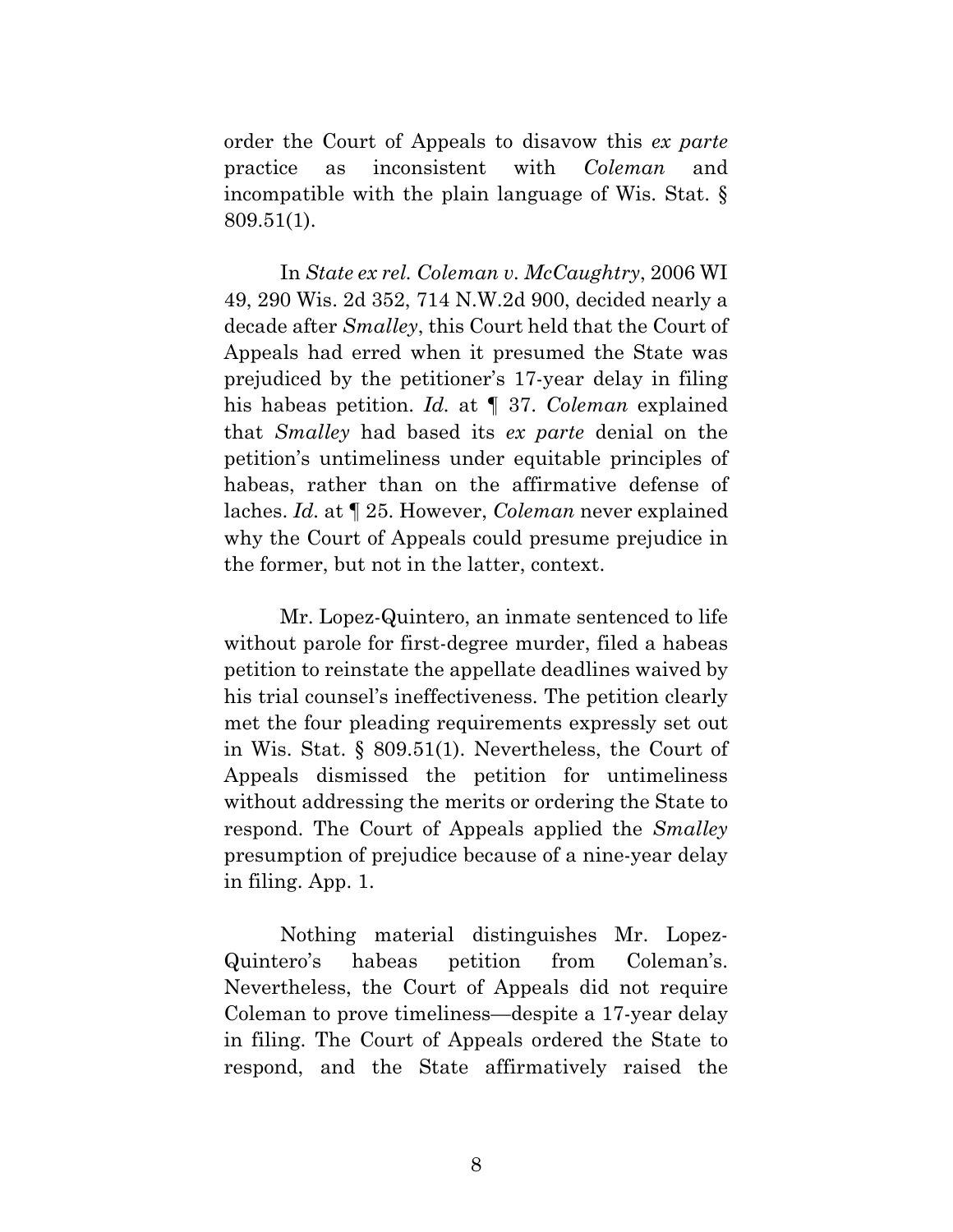defense of laches. *Coleman* left the *Smalley* presumption intact because the State did not argue that Coleman's petition was untimely based on habeas principles. *Coleman*, 290 Wis. 2d 352, ¶ 25 n.6.

*Smalley* created a "prompt and speedy" pleading requirement that is not found in the plain language of Wis. Stat. § 809.51(1). The Court of Appeals arbitrarily applied the "prompt and speedy" requirement and the irrebuttable presumption of prejudice to Mr. Lopez-Quintero's habeas petition. The denial of a habeas petition *ex parte* for untimeliness alone if the petition meets the express pleading requirements of Wis. Stat. § 809.51(1) violates the Due Process Clause of the Fourteenth Amendment to the United States Constitution and Article I, Section 8 (Clause 4) of the Wisconsin Constitution. To avoid these constitutional issues, this Court should find *Smalley*'s interpretation of § 809.51(1) insupportable.

#### **STANDARD OF REVIEW**

This case requires the Court to interpret Wis. Stats. §§ 809.51(1) and 809.51(2). Statutory interpretation presents a question of law that this Court reviews *de novo*, while benefitting from the analyses of the court of appeals and circuit court. *State v. Ziegler*, 2012 WI 73, ¶ 37, 342 Wis. 2d 256, 816 N.W.2d 238; *In re Commitment of Alger*, 2015 WI 3, ¶ 21, 360 Wis. 2d 193, 858 N.W.2d 346 (citing *Ziegler*). This Court applies a *de novo* standard of review to legal issues arising in the context of a petition for writ of habeas corpus. *State ex rel. Marberry v. Macht*, 2003 WI 79, ¶ 8, 262 Wis. 2d 720, 665 N.W.2d 155.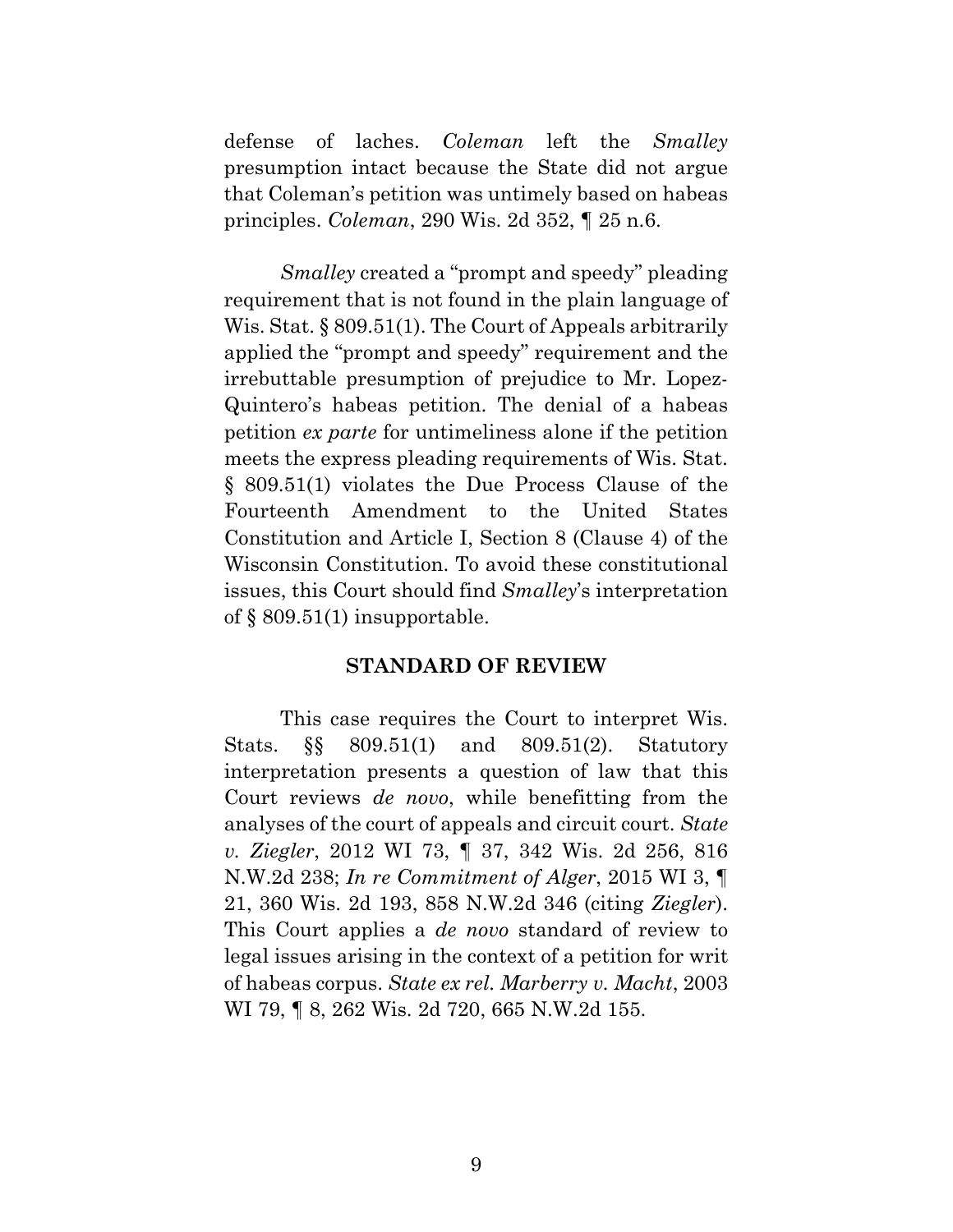#### **ARGUMENT**

**THE COURT OF APPEALS MAY NOT APPLY AN IRREBUTTABLE PRESUMPTION OF PREJUDICE AND DENY** *EX PARTE* **A SUFFICIENTLY PLED HABEAS PETITION FOR UNTIMELINESS; INSTEAD, THE COURT OF APPEALS MUST ORDER A RESPONSE FROM THE STATE, WHICH MAY RAISE THE AFFIRMATIVE DEFENSE OF LACHES IF IT CONCLUDES THE DELAY IS UNREASONABLE AND PREJUDICIAL.**

### **A. The plain language of Wis. Stat. § 809.51(1) does not contain a "prompt and speedy" pleading requirement.**

In interpreting a statute, courts primarily focus on the statutory language. *State ex rel. Kalal v. Circuit Ct. for Dane Cty.*, 2004 WI 58, ¶ 44, 271 Wis. 2d 633, 681 N.W.2d 110. As this Court explained:

> [S]tatutory language is interpreted in the context in which it is used; not in isolation but as part of a whole; in relation to the language of surrounding or closely-related statutes; and reasonably, to avoid absurd or unreasonable results.

*Id.* at  $\P$  46. When the statutory language manifests a clear meaning, the court's inquiry ceases and the court applies that meaning. *Lincoln Sav. Bank, S.A. v. DOR*, 215 Wis. 2d 430, 443, 573 N.W.2d 522 (1998).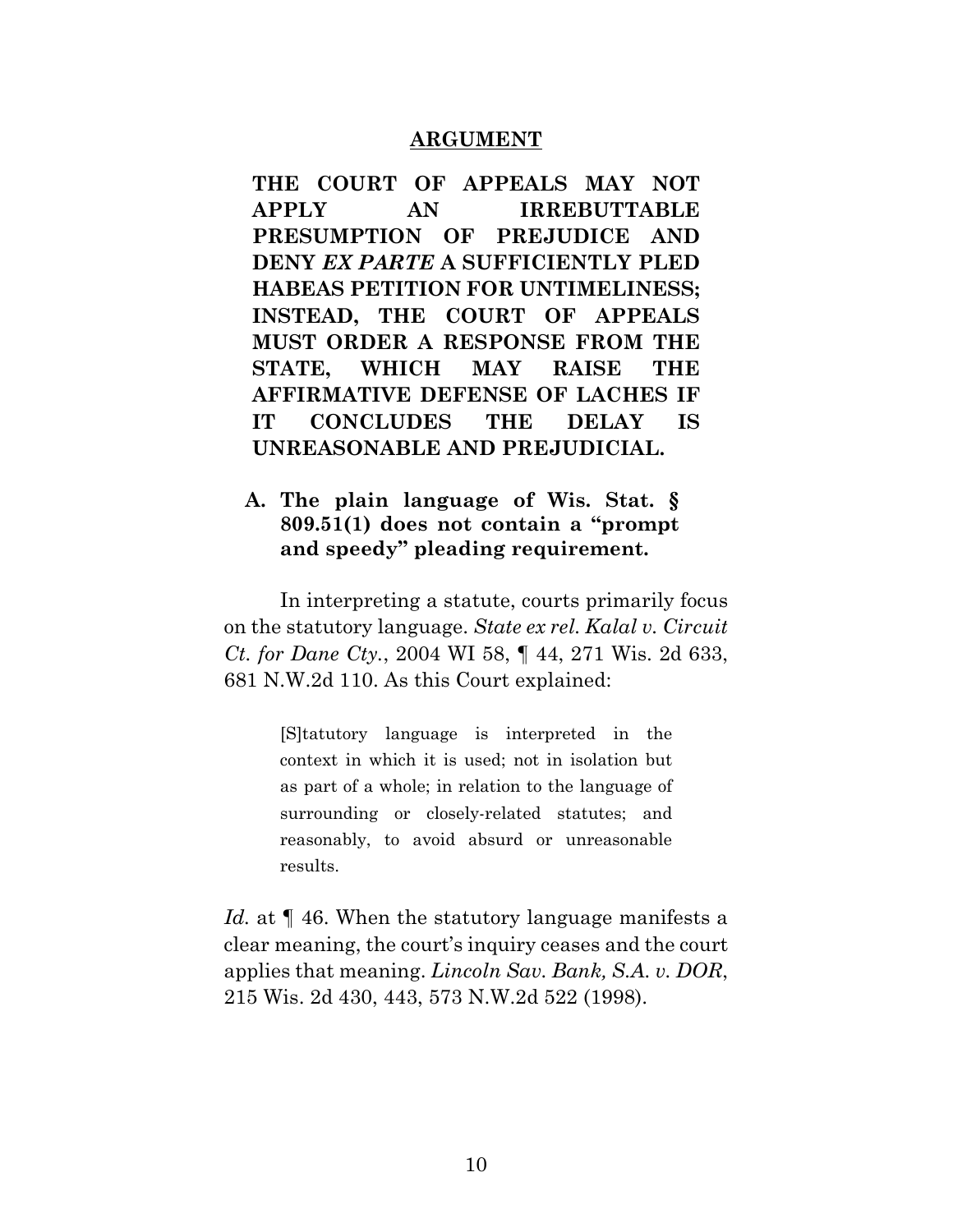Subsection (1) of Wis. Stat. § 809.51 sets out four specific elements that a petition for writ of habeas corpus must contain:

- (a) A statement of the issues presented by the controversy;
- (b) A statement of the facts necessary to an understanding of the issues;
- (c) The relief sought; and
- (d) The reasons why the court should take jurisdiction.

This Court has recognized that this provision "governs the contents of the petition and supporting memorandum…." *State ex rel. Universal Processing Servs. of Wisconsin, LLC v. Circuit Court of Milwaukee Cty*., 2017 WI 26, ¶ 39, 374 Wis. 2d 26, 892 N.W.2d 267. To satisfy these elements, "[a] habeas petition must contain a statement of the legal issues and a sufficient statement of facts that bear on those legal issues, which if found to be true, would entitle the petitioner to relief." *Coleman*, 290 Wis. 2d 352, ¶ 18. These pleading requirements are clear and unremarkable; the language of § 809.51(1) unambiguous. Under these circumstances, this Court need not consult "extrinsic sources of interpretation, such as legislative history," *Kalal*, 271 Wis. 2d 633, ¶ 46, nor conduct "a search for ambiguity." *Id.* at ¶ 47 (internal quotation marks omitted).

Subsection (1) of Wis. Stat. § 809.51 must be read in conjunction with subsection (2). Context is important in determining the meaning of a statute. *Id.* at ¶ 46. The relevant portion of subsection (2) of § 809.51 states: "The court may deny the petition *ex parte* or may order the respondents to file a response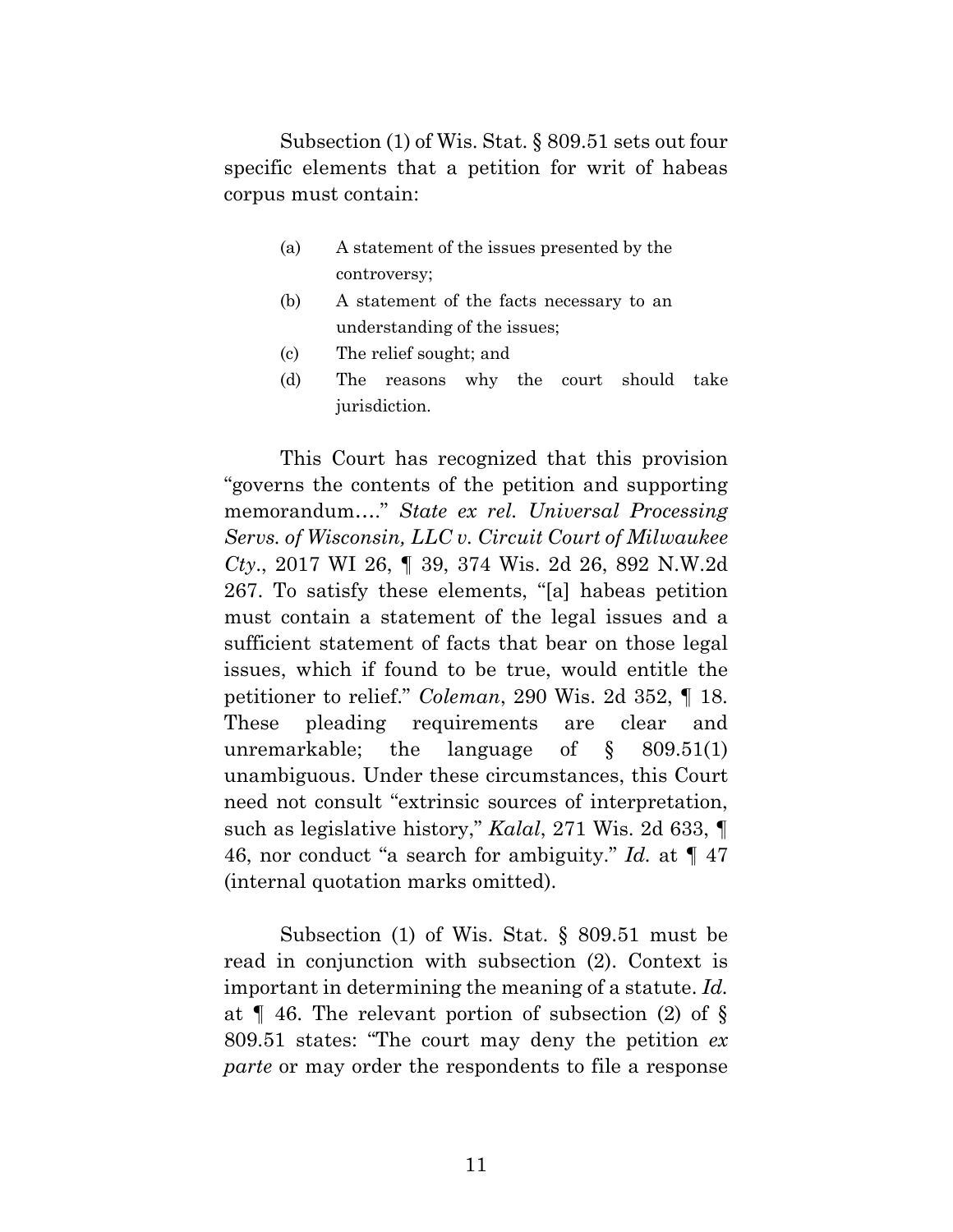with a supporting memorandum...." Subsection (1) places limits on the authority of the Court of Appeals to deny *ex parte* a habeas petition that fails to contain the listed pleading requirements. It would produce absurd and unreasonable results to allow a court to summarily deny a petition under subsection (2) because the petitioner did not include a pleading requirement that is not expressly listed as a requirement in subsection (1). The Wisconsin Legislature would have listed a "prompt and speedy" pleading requirement as the fifth element of a habeas petition if it intended to include it.

The *Smalley* court applied no principles of statutory construction before it held that Wis. Stat. § 809.51(1) requires a habeas petitioner to show that he or she sought "prompt and speedy" relief. Instead, the *Smalley* court reached this interpretation of the statute through a convoluted analysis that began with a discussion of laches, segued into the purpose of habeas corpus, and ended with an analogy based on *Escalona-Naranjo*, 185 Wis. 2d 168, 517 N.W.2d 157 (1994), and restrictions on motions filed under Wis. Stat. § 974.06. *See Smalley*, 211 Wis. 2d at 800–03.

After finding the petitioner's delay in filing his petition unreasonable, *id.* at 800–01, the *Smalley* court quoted *State ex rel. Wohlfahrt v. Bodette*, 95 Wis. 2d 130, 133, 289 N.W.2d 366, 367 (Ct. App. 1980), for the proposition that "the purpose of habeas corpus 'is to provide a prompt and effective judicial remedy to those who are illegally restrained of their personal liberty.'" *Id.* at 801.

*Smalley* then radically transformed the "prompt and effective judicial remedy" of habeas corpus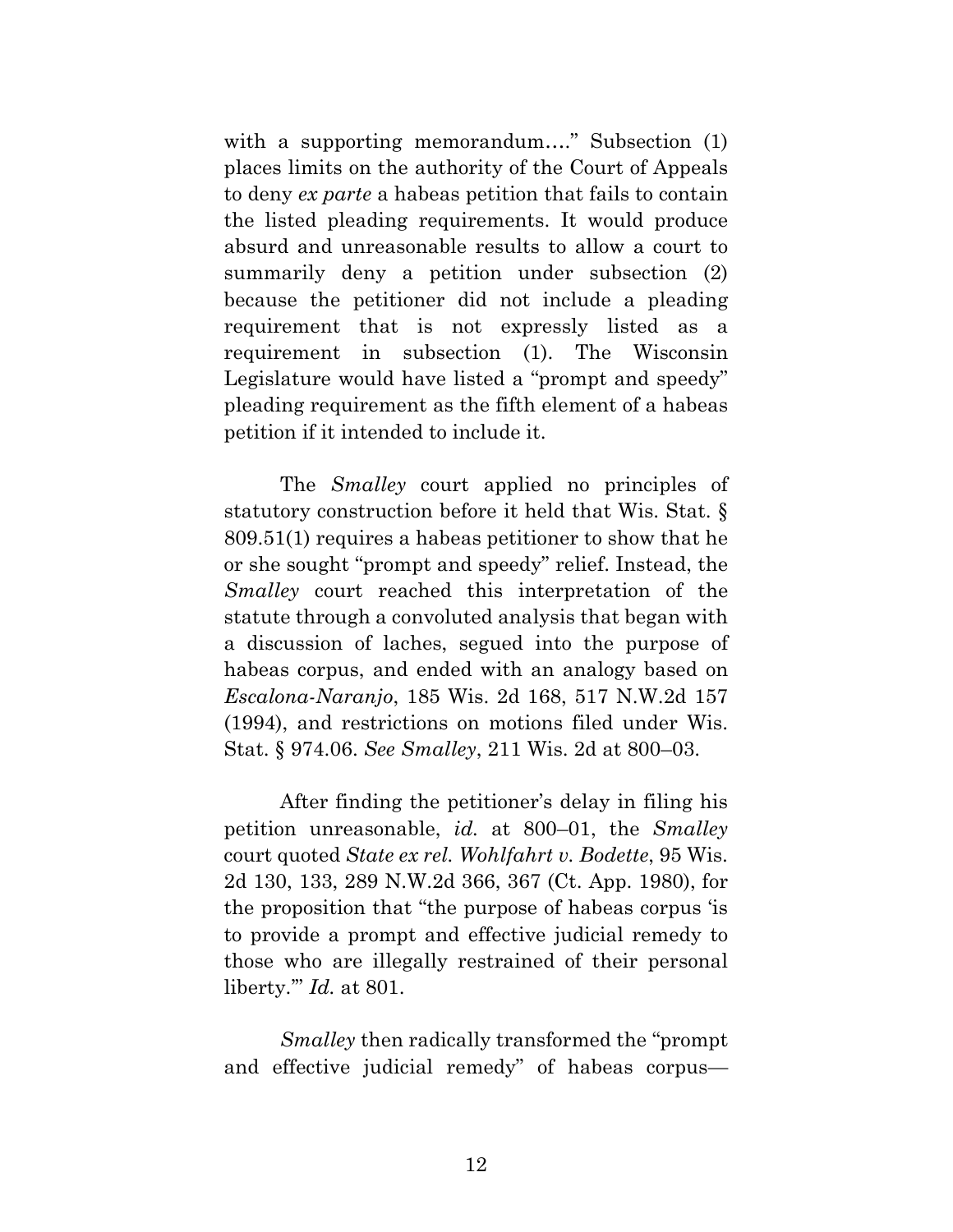intended to be liberally construed as a shield against unconstitutional government oppression—into a burden of proof for timeliness imposed on the petitioner, who must demonstrate that he or she sought "prompt and *speedy* relief." *Smalley*, 211 Wis. 2d at 802 (emphasis added). *Smalley* did no more than cite Wis. Stat. § 809.51(1) in support of its conclusion that "[s]uch a showing is required." *Id.* In a footnote, the Court of Appeals explained:

> RULE 809.51(1), STATS., states that a petition must contain a statement of the issues and facts of the controversy, the relief sought and the reasons why the court should take jurisdiction. Smalley's petition does not convince us that further proceedings are necessary on the petition. *See* RULE 809.51(2).

Id. at 802 n.7. Beyond this conclusory statement, *Smalley* provided no statutory interpretation that would explain where the court found the "prompt and speedy" requirement in the plain language of § 809.51(1).

By restricting habeas corpus to "prompt and speedy" filers, *Smalley* ignored the noble purpose and broad design of habeas corpus that *Wohlfarht* and the United States Supreme Court have recognized. A portion of the paragraph in *Wohlfarht* that contains the language *Smalley* quoted reads:

> Habeas corpus comes from our common law. It is a great constitutional privilege. Its function is to provide a prompt and effective judicial remedy to those who are illegally restrained of their personal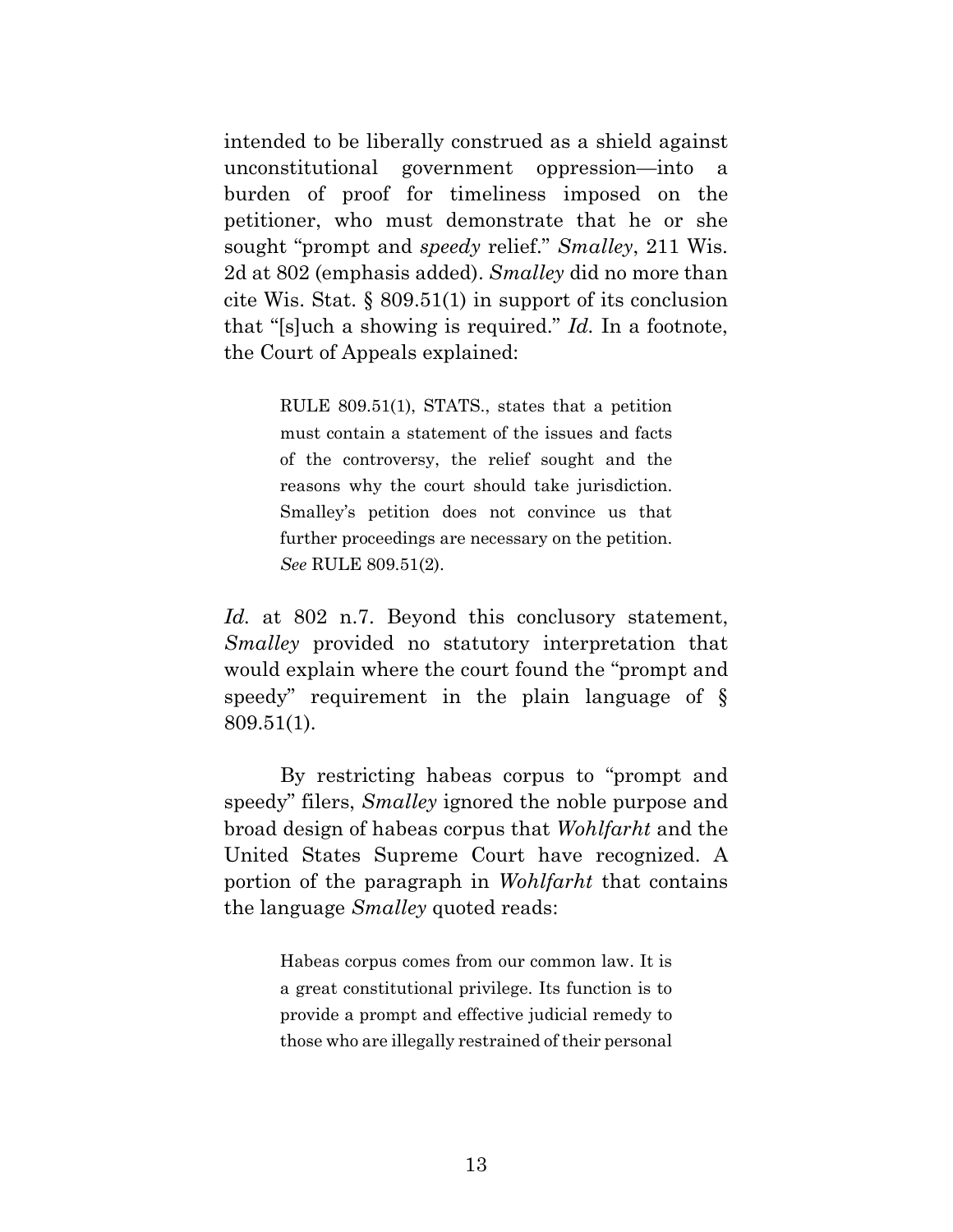liberty. As a remedial statute, it is to be liberally construed.

*Wohlfahrt*, 95 Wis. 2d at 133 (footnotes omitted).

*Wohlfarht* itself cited *Peyton v. Rowe*, 391 U.S. 54 (1968), for the quoted passage *Smalley* relied on. *Wohlfarht*, 95 Wis. 2d at 133 n.10. *Peyton* recognized that:

> [The writ of habeas corpus] is not now and never has been a static, narrow, formalistic remedy; its scope has grown to achieve its grand purpose—the protection of individuals against erosion of their right to be free from wrongful restraints upon their liberty.

*Id.* at 66 (internal quotation marks omitted). *Wohlfarht* also cited *Fay v. Noia*, 372 U.S. 391 (1963), in support of the same passage *Smalley* quoted. *Wohlfarht*, 95 Wis. 2d at 133 n.10. In *Fay*, the Supreme Court extolled the importance of the writ of habeas corpus, noting that:

> [I]ts history is inextricably intertwined with the growth of fundamental rights of personal liberty. For its function has been to provide a prompt and efficacious remedy for whatever society deems to be intolerable restraints. Its root principle is that in a civilized society, government must always be accountable to the judiciary for a man's imprisonment: if the imprisonment cannot be shown to conform with the fundamental requirements of law, the individual is entitled to his immediate release.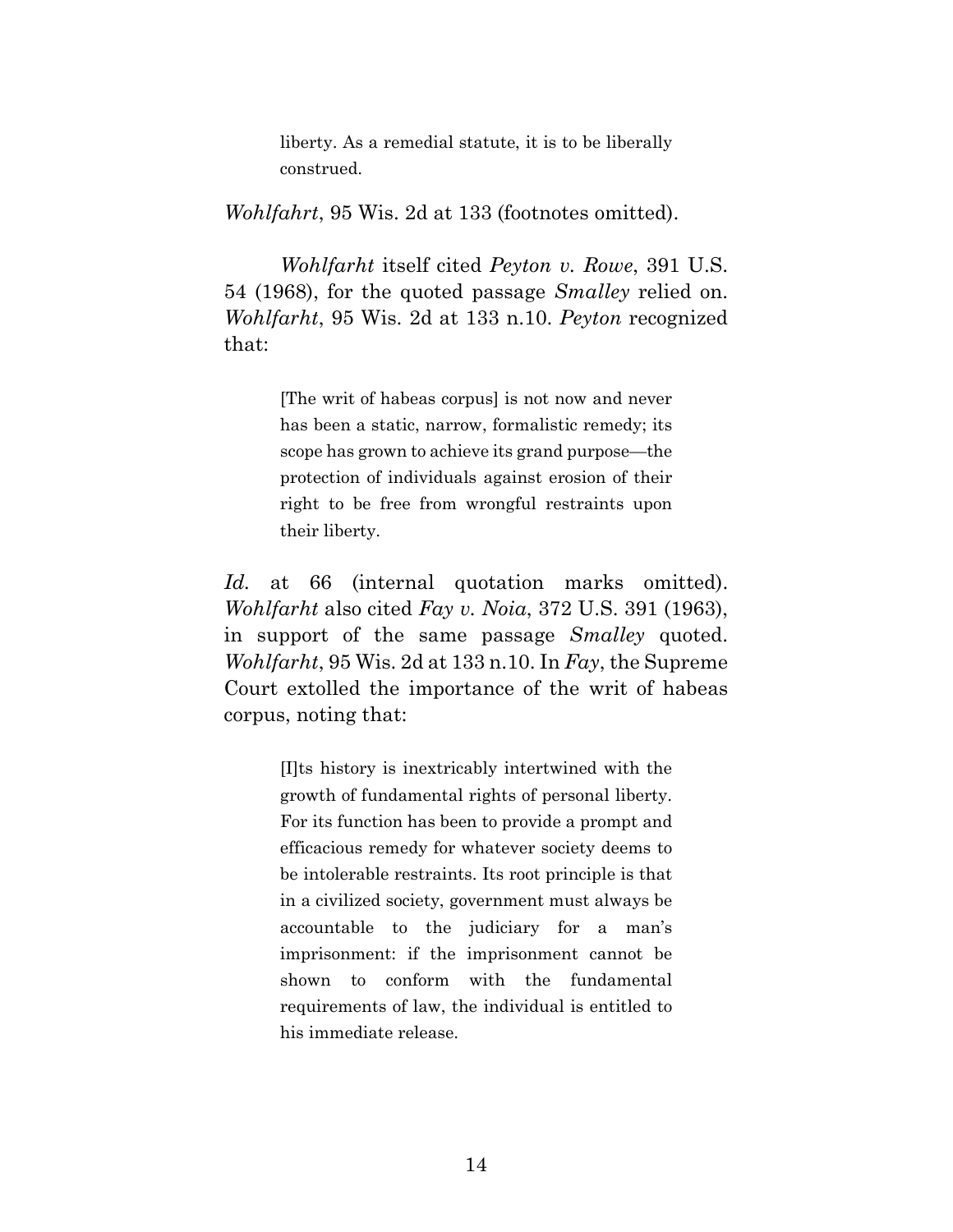*Fay*, 372 U.S. at 401-02.

*Smalley* paid no heed to these considerations. Upon finding that the petitioner did not carry his burden of proving timeliness in seeking relief, the Court of Appeals presumed the petition's untimeliness would prejudice the State. *Smalley*, 211 Wis. 2d at 802–03. The Court of Appeals denied the petition *ex parte* under Wis. Stat. § 809.51(2). *Id.* at 802 n.7.

*Ex parte* denial of a habeas petition renders the *Smalley* presumption of prejudice *irrebuttable*, because the petitioner has no opportunity to respond as he or she would if the Court of Appeals required the State to answer the petition. Moreover, because a petitioner seeking extension of appellate deadlines based on counsel's failure to file a Notice of Intent has no alternative remedy available, *Kyles v. Pollard*, 2014 WI 38, ¶¶ 3, 58, 354 Wis. 2d 626, 847 N.W.2d 805, *Smalley* arbitrarily and irrevocably deprives such a petitioner of the protection of the Great Writ in violation of the Due Process Clause of the Fourteenth Amendment and Article I, Section 8 (Clause 4) of the Wisconsin Constitution. This Court should find *Smalley*'s interpretation of Wis. Stat. § 809.51(1) untenable.

## **B.** *Smalley***'s timeliness burden of proof and irrebuttable presumption of prejudice are unprecedented.**

Although *Smalley* addressed the habeas petition's timeliness in the context of the affirmative defense of laches, this Court in *Coleman* recognized that *Smalley* "conflated its analysis of the habeas petition's timeliness with the unreasonable delay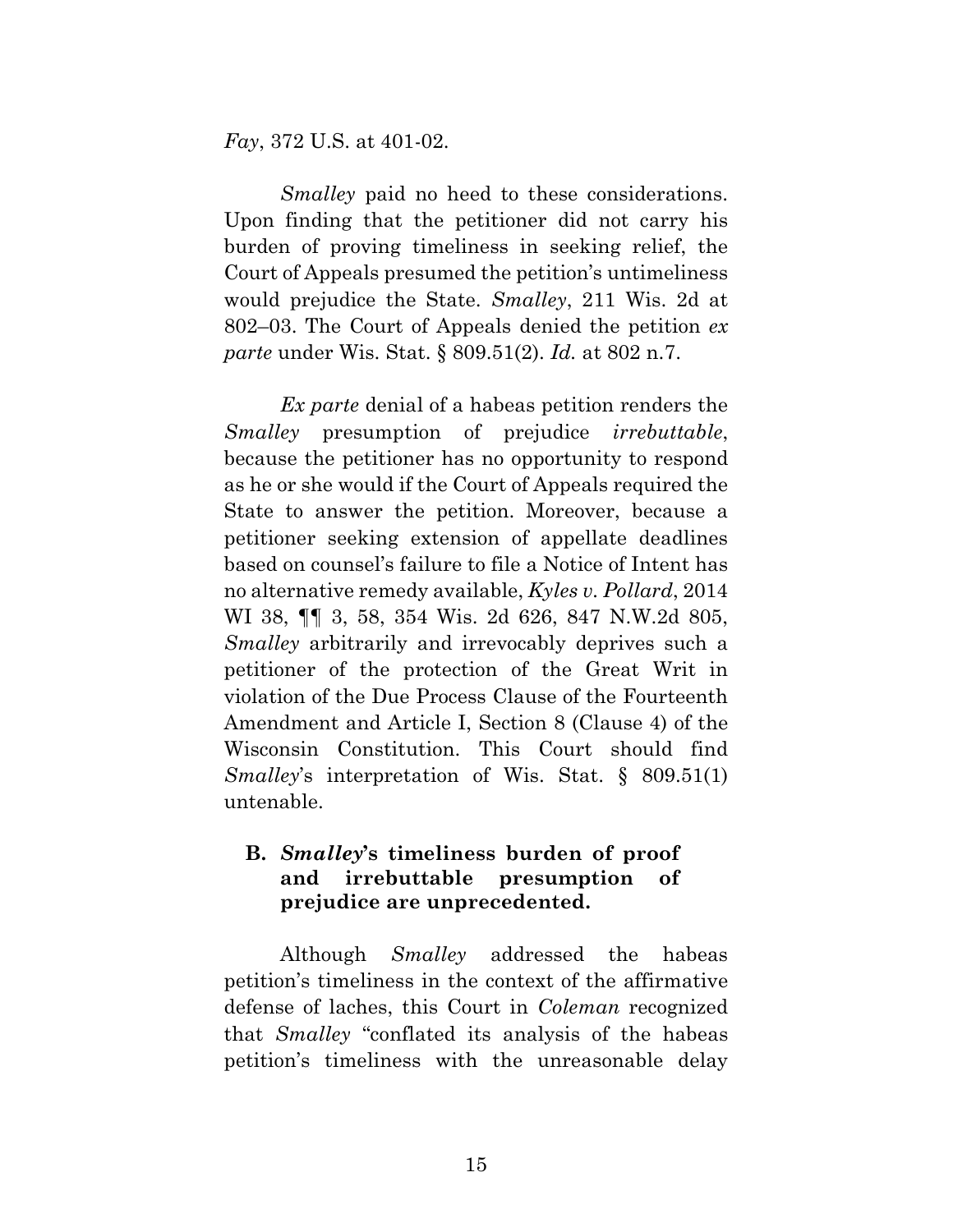element of laches." *Coleman*, 290 Wis. 2d 352, ¶ 25. *Coleman* explained that *Smalley* ultimately rested its decision on equitable "habeas principles." *Id.* Specifically, this Court noted that, because the Court of Appeals placed the burden of proof for timeliness on the petitioner, "Smalley's claim was precluded by the insufficiency of the habeas petition itself." *Id.*

This Court did not address *Smalley*'s interpretation of Wis. Stat. § 809.51(1) or its imposition of a timeliness burden of proof on petitioners, because the State in *Coleman* never argued that Coleman's habeas petition was untimely under habeas principles. *Id.* at ¶ 25 n.6. More troubling, neither *Smalley* nor this Court explained the material difference between the equitable remedies of laches and habeas corpus that permitted widely contrasting approaches. The party raising the affirmative defense of laches must carry the burden of proving the petitioner's unreasonable delay; yet *Smalley* requires the habeas petitioner to prove that the delay was *not* unreasonable. *Coleman* prohibits the Court of Appeals from presuming prejudice based on unreasonable delay in the laches context; yet *Smalley* applies an irrebuttable presumption of prejudice under "habeas principles" if the petitioner fails to show timeliness in filing.

*Smalley*'s *ex parte* denial of habeas petitions based on untimeliness alone is unprecedented. Until the passage of the Antiterrorism and Effective Death Penalty Act (AEDPA), the writ of habeas corpus in the federal system provided a remedy for constitutional violations regardless of the length of delay—unless the State proved laches: that delay attributable to the petitioner was unreasonable and prejudiced the State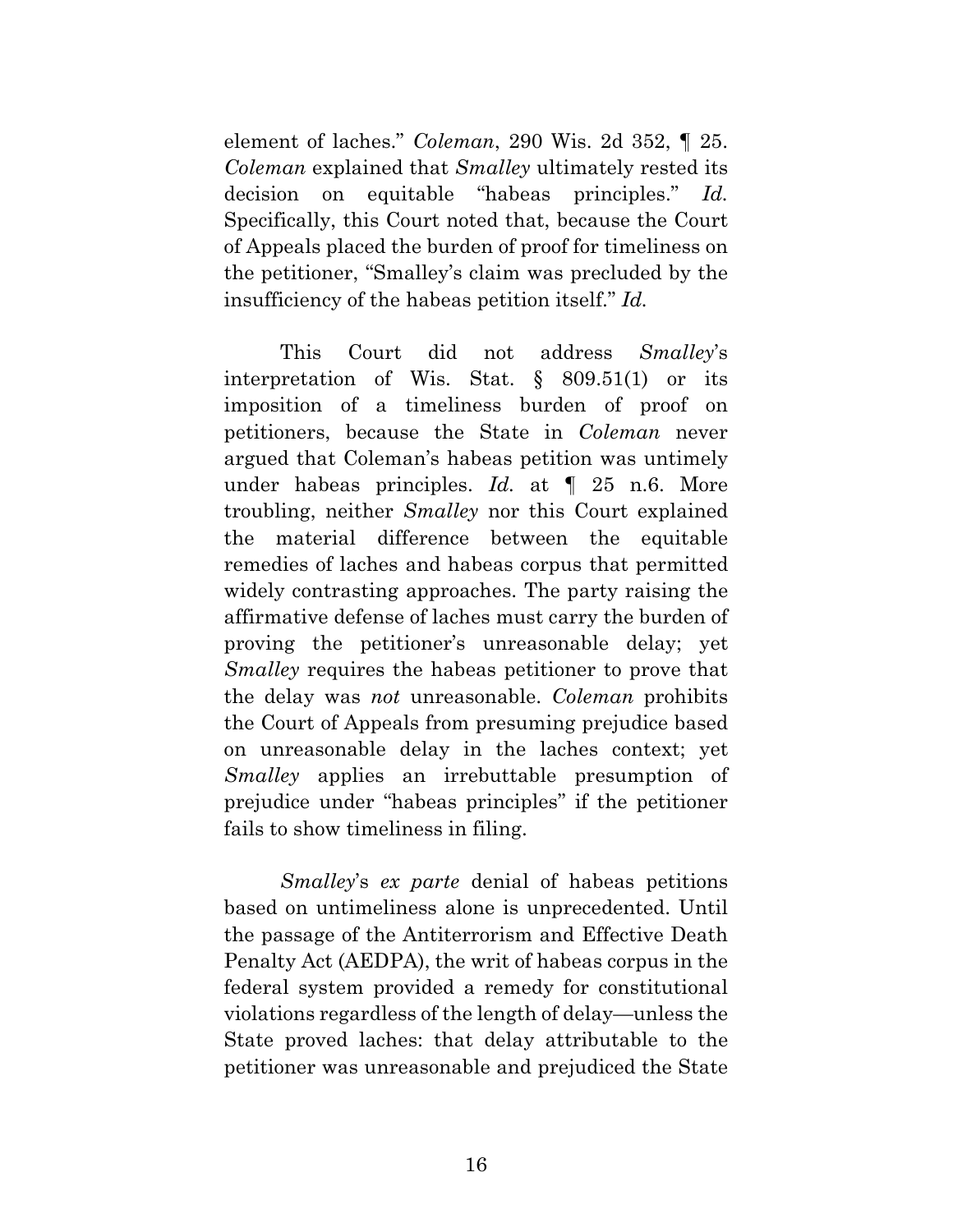in its ability to respond to the petition. Randy Hertz & James S. Liebman, *Federal Habeas Corpus Practice and Procedure* (6th ed. 2011) § 24.2 n.5.

Prior to the passage of the AEDPA, which created a one-year statute of limitations for filing a federal petition for writ of habeas corpus, the federal courts had separate procedures for addressing insufficiently pled petitions and delayed petitions. The federal system's restrained approach gave courts the flexibility to address preliminary issues surrounding the merits and prejudicial delay, while simultaneously recognizing the important role the Great Writ plays in protecting prisoners' constitutional rights.

The Rules Governing 28 U.S.C § 2254 Cases in the United States District Courts ("Habeas Rules") provided district courts "with ample discretionary authority to tailor the proceedings to dispose quickly, efficiently, and fairly of first habeas petitions that lack substantial merit, while preserving more extensive proceedings for those petitions raising serious questions." *Lonchar v. Thomas*, 517 U.S. 314, 325 (1996). Habeas Rule 4 and former Habeas Rule 9(a) stand in stark contrast to the procedure the Court of Appeals adopted in *Smalley*.

### **1. Habeas Rule 4**

Habeas Rule 4 imposes a substantive pleading burden. It permits a district court to dismiss summarily a first petition without waiting for the State's response if "it plainly appears from the face of the petition and any exhibits annexed to it that the petitioner is not entitled to relief." Habeas Rule 4. However, Habeas Rule 4 supports a cautious approach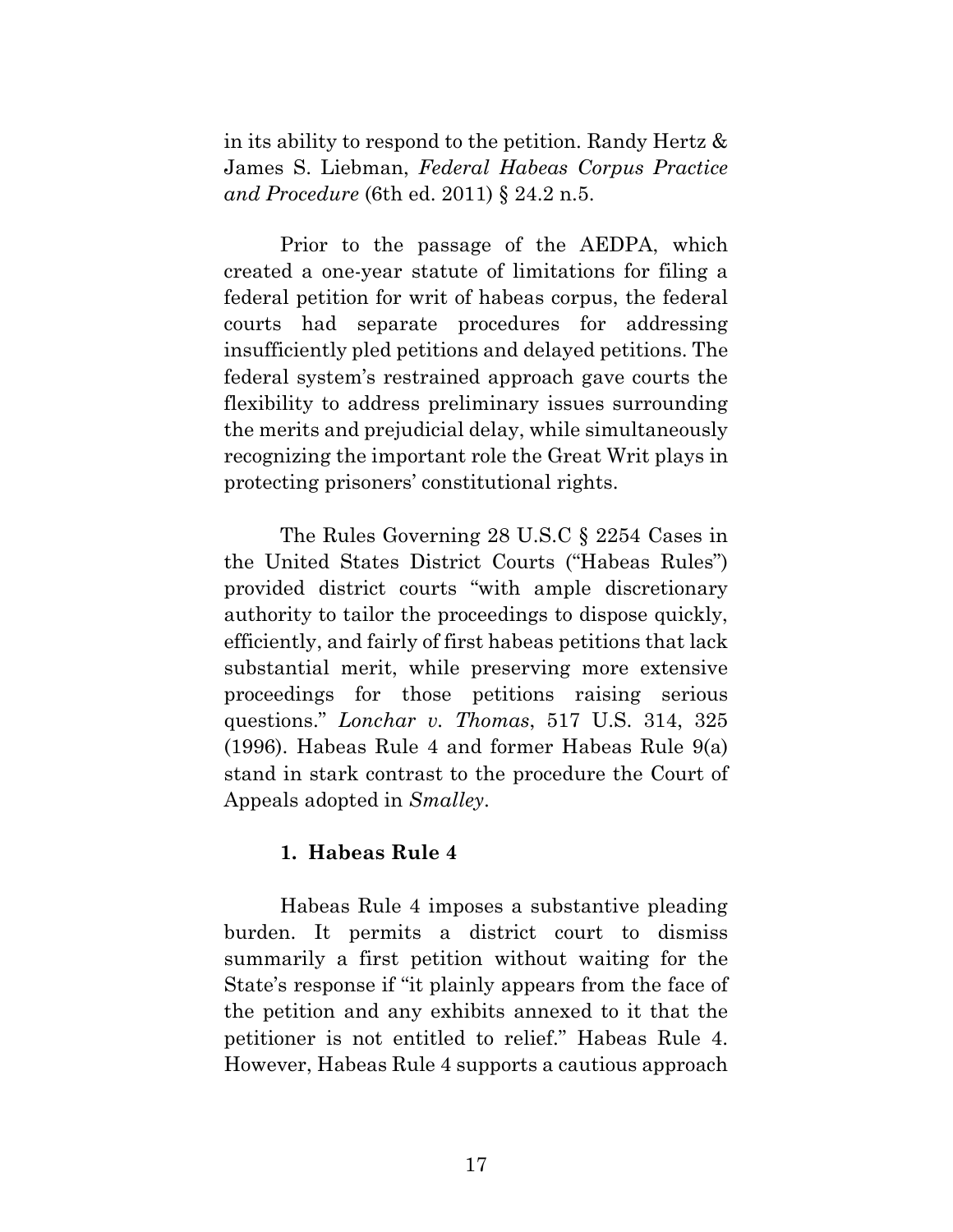to dismissal. A district court should order a summary dismissal only when the petition is "frivolous." Advisory Committee Note to Habeas Rule 4.

Habeas Rule 4 does not contemplate that the court will—without requiring a response from the State or otherwise ordering some supplementation of the record—decide a petition on the merits if, given the facts in the pleading, the petition sets out a constitutional claim of arguable merit. *See*, *e.g.*, *Williams v. Kullman*, 722 F.2d 1048, 1050–51 (2d Cir. 1983) (ruling that summary dismissal of a habeas petition prior to requiring a response is appropriate only where the pleading indicates "that petitioner can prove no set of facts to support a claim entitling him to relief"). The critical question is whether the allegations, "when viewed against the record, [are] so palpably incredible, so patently frivolous or false, as to warrant summary dismissal." *Blackledge v. Allison*, 431 U.S. 63, 75–76 (1977) (internal quotation marks and citations omitted).

Habeas Rule 4 can instruct this Court in formulating a standard for permitting summary dismissals under Wis. Stat. § 809.51(2). Such dismissals should be predicated solely on a preliminary examination of the merits of the constitutional claims, viewed through the lens of the express pleading requirements set out in Wis. Stat. § 809.51(1).

By relying on general habeas principles to create a "prompt and speedy" filing requirement not found in the plain language of  $\S$  809.51(1) and deny a petition *ex parte* solely for untimeliness, *Smalley* did precisely what the United States Supreme Court prohibited in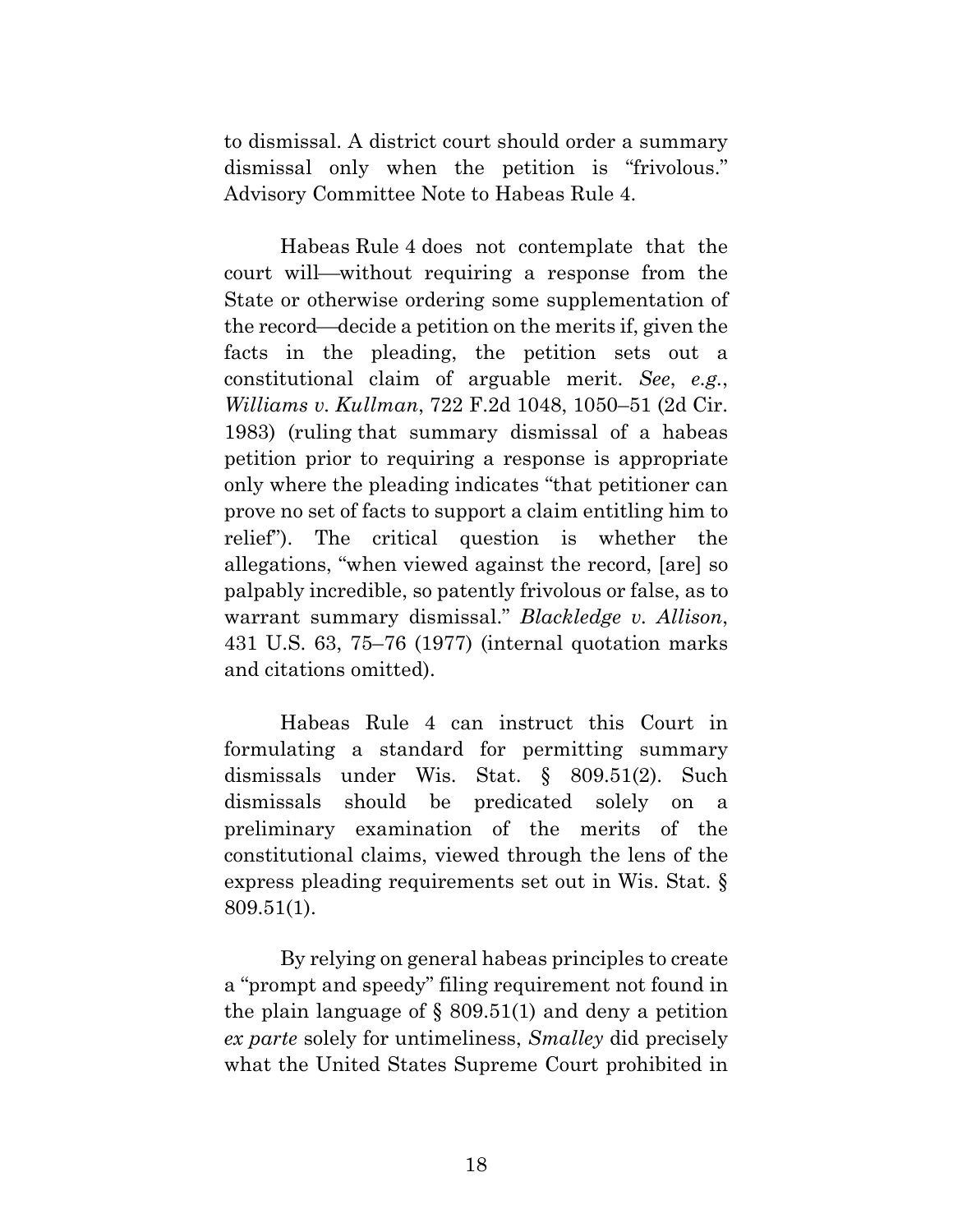*Lonchar*. *Lonchar* held that a federal court may not dismiss a first federal habeas petition for general "equitable" reasons beyond those embodied in the relevant statutes, Habeas Rules, and prior precedents. 517 U.S. at 316. *Lonchar* found that the United States Court of Appeals, in vacating a stay of execution, should have applied Habeas Rule 9(a), specifically dealing with prejudicial delay, instead of relying on *ad hoc* "equitable doctrines" independent of the Rule. *Id.* at 319, 322; *see id.* at 323 ("[T]he fact that the writ has been called an "equitable" remedy does not authorize a court to ignore this body of statutes, rules, and precedents." (citation omitted)). *Lonchar* recognized that the "[d]ismissal of a *first* federal habeas petition is a particularly serious matter, for that dismissal denies the petitioner the protections of the Great Writ entirely, risking injury to an important interest in human liberty." *Id.* at 324 (emphasis in original).

### **2. Habeas Rule 9(a)**

To deal with untimely filed petitions, the pre-AEDPA version of Habeas Rule 9(a) provided that "[a] petition may be dismissed if it appears that the state of which the respondent is an officer has been prejudiced in its ability to respond to the petition by delay in its filing." Habeas Rule 9(a) is based upon the equitable doctrine of laches. Advisory Committee Notes to Habeas Rule 9; *see Davis v. Dugger*, 829 F.2d 1513, 1519 (11th Cir. 1987); *Strahan v. Blackburn*, 750 F.2d 438, 440 (5th Cir. 1985).

Unlike Habeas Rule 4, Habeas Rule 9(a) authorized the summary disposition of petitions on grounds unrelated to the merits of the constitutional claims. Consequently, "to avoid the abrogation of the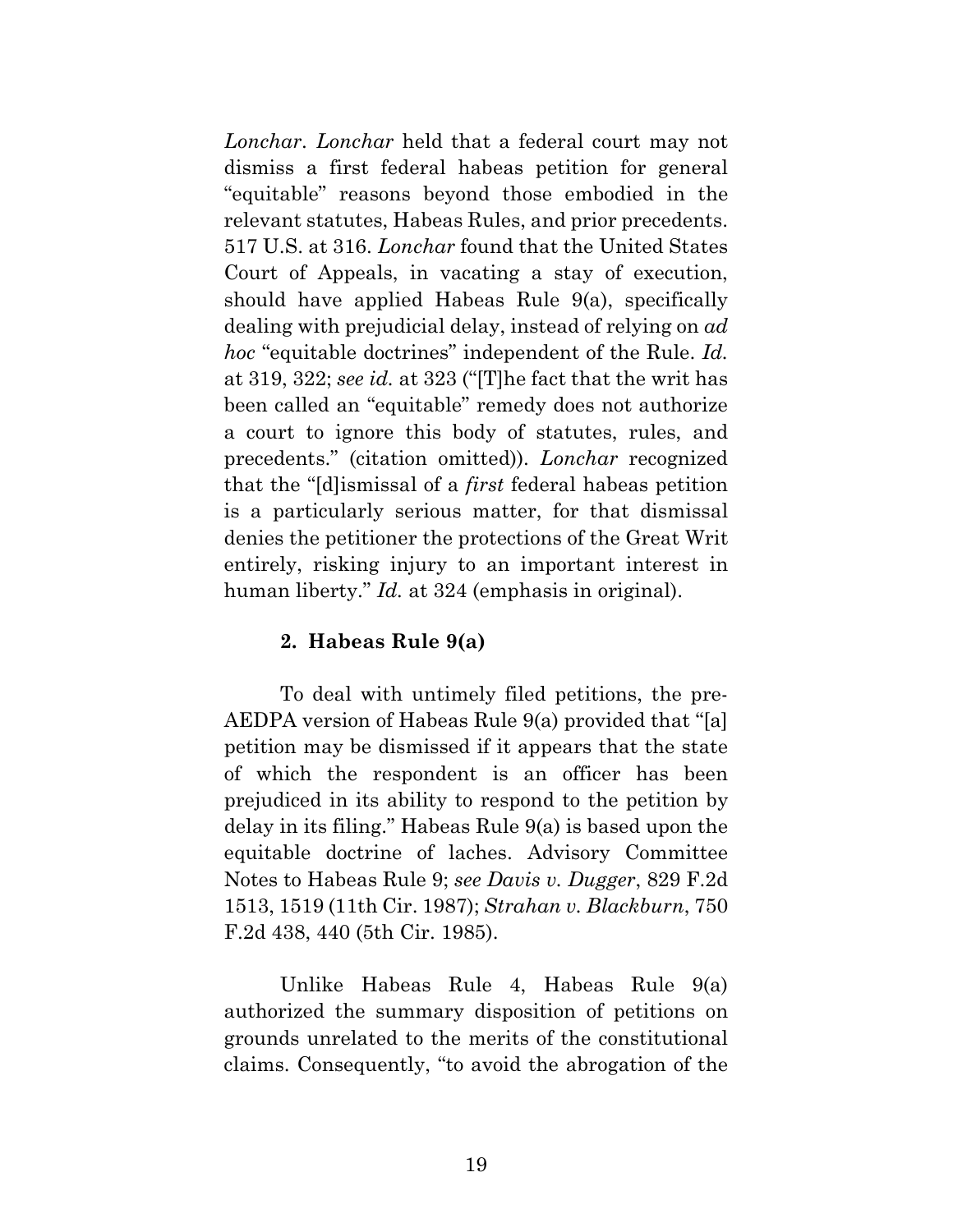very purpose of the writ," Congress limited the application of Habeas Rule 9(a) by imposing the burden of proving laches on the State. *McDonnell v. Estelle*, 666 F.2d 246, 251 (5th Cir. 1982).

The State bore a "heavy burden" under Habeas Rule 9(a). *Rideau v. Whitley*, 237 F.3d 472, 477 (5th Cir. 2000); *Walters v. Scott*, 21 F.3d 683, 686 (5th Cir. 1994). Delay alone was not sufficient to warrant dismissal. *Davis*, 829 F.2d at 1519; *Baxter v. Estelle*, 614 F.2d 1030, 1034 (5th Cir. 1980). In addition to demonstrating unreasonable delay, the State had to: (1) make a "particularized showing of prejudice;" and (2) demonstrate that the prejudice was due to the delay. *Rideau*, 237 F.3d at 477; *Davis*, 829 F.2d at 1519; *Hill v. Linahan*, 697 F.2d 1032, 1035 (11th Cir. 1983). Even if the State proved the elements of laches, Habeas Rule 9(a) gave the petitioner an opportunity to avoid dismissal by demonstrating that the petition was "based on grounds of which he could not have had knowledge by the exercise of reasonable diligence before the circumstances prejudicial to the state occurred." Habeas Rule 9(a).

As originally drafted, Habeas Rule 9(a) contained a provision that would have eased the State's burden of proof by presuming prejudice after a delay of five years. *See Lonchar*, 517 U.S. at 327. Congress rejected this approach, finding it "unsound policy to require the defendant to overcome a presumption of prejudice." *Id.* at 328 (quoting H.R. Rep. No. 1471, 94th Cong., 2d Sess. 5, *reprinted in* 1976 U.S. Code Cong. & Ad. News 2478, 2481); *see*  1976 U.S. Code Cong. & Ad. News at 2482 n.8 ("Those facts which make it difficult for the State to respond to an old claim can readily be discovered by the State. It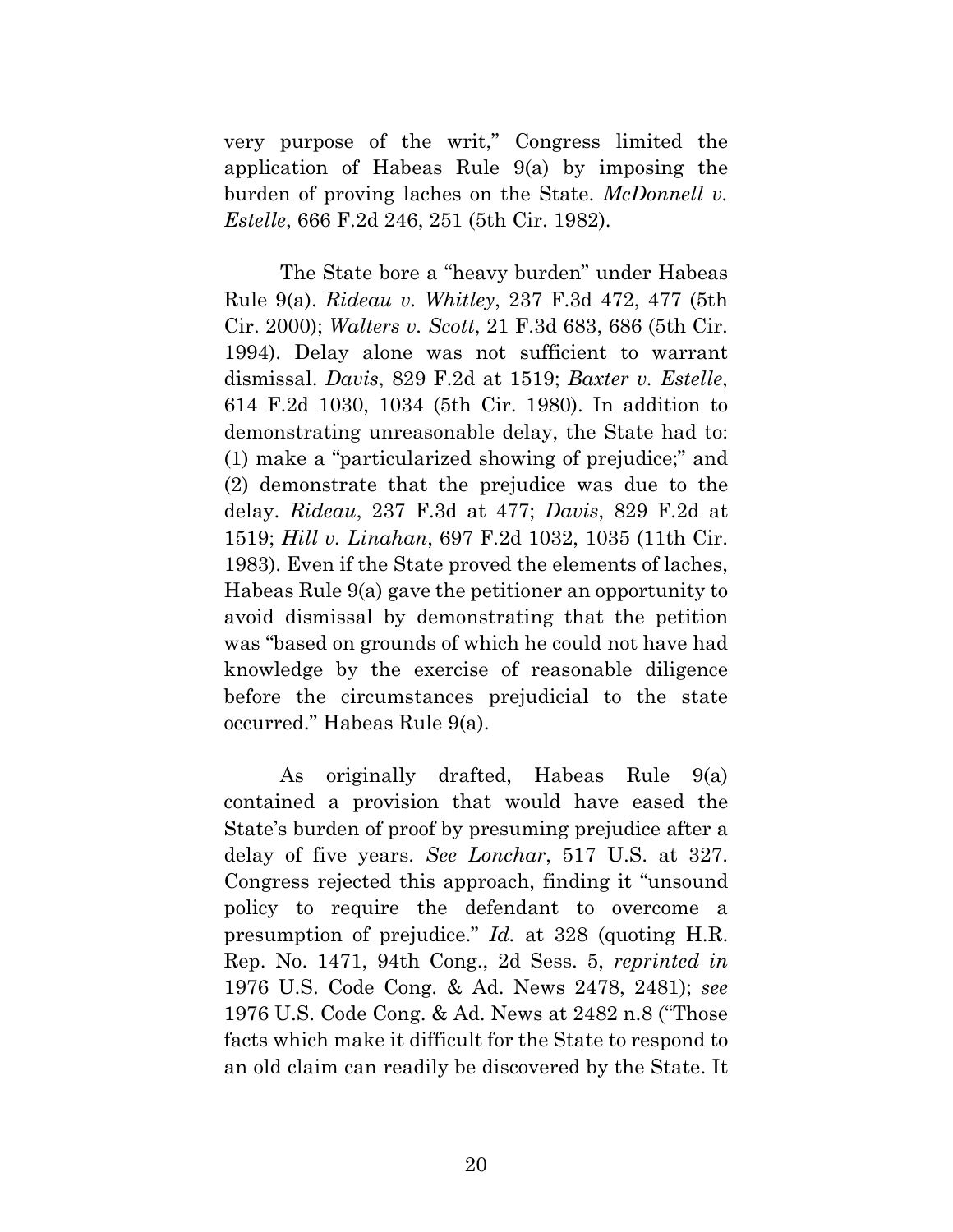is not easy, perhaps in some instances not possible, for a prisoner to discover those facts that he would have to show in order to rebut the presumption of prejudice.").

Under the final version of Habeas Rule 9(a), the State retained its burden to prove prejudice, "no matter how lengthy" the petitioner's delay in filing. Hertz & Liebman, *supra*, § 24.2(b); *see Rideau*, 237 F.3d at 478 ("Mere passage of time alone was never sufficient to constitute prejudice."). Indeed, a survey of 14 cases where United States Courts of Appeal had granted dismissals under Habeas Rule 9(a) revealed that the petitioner delayed an average of nearly 17 years before filing. *Strahan*, 750 F.2d at 441 n.4; *see* Hertz & Liebman, *supra*, § 24.2(a) ("[L]apses less than 10 years rarely were *asserted* as a basis for Rule 9(a) dismissal, and those less than a decade and a half rarely *resulted* in dismissal." (emphasis added)); *see*, *e.g.*, *Rideau*, 237 F.3d at 481–83 (refusing to grant Habeas Rule 9(a) dismissal where State did not show particularized prejudice from 27-year delay between finality of conviction and commencement of postconviction relief efforts); *Bedford v. Attorney General of Alabama*, 934 F.2d 295, 299–300 (11th Cir. 1991) (same, regarding 19-year delay between finality of conviction and start of post-conviction proceedings); *Campas v. Zimmerman*, 876 F.2d 318, 324 (3d Cir. 1989) (same, regarding a 17-year delay between conviction and filing for federal habeas relief); *Hannon v. Maschner*, 845 F.2d 1553, 1557 (10th Cir. 1988) (same, regarding a 25-year delay between finality of conviction and filing for federal habeas relief).[2](#page-28-0)

 $\overline{a}$ 

<span id="page-28-0"></span><sup>2</sup> AEDPA's one-year statute of limitations rendered Habeas Rule 9(a) moot. In 2004, Congress recognized that prejudicial delay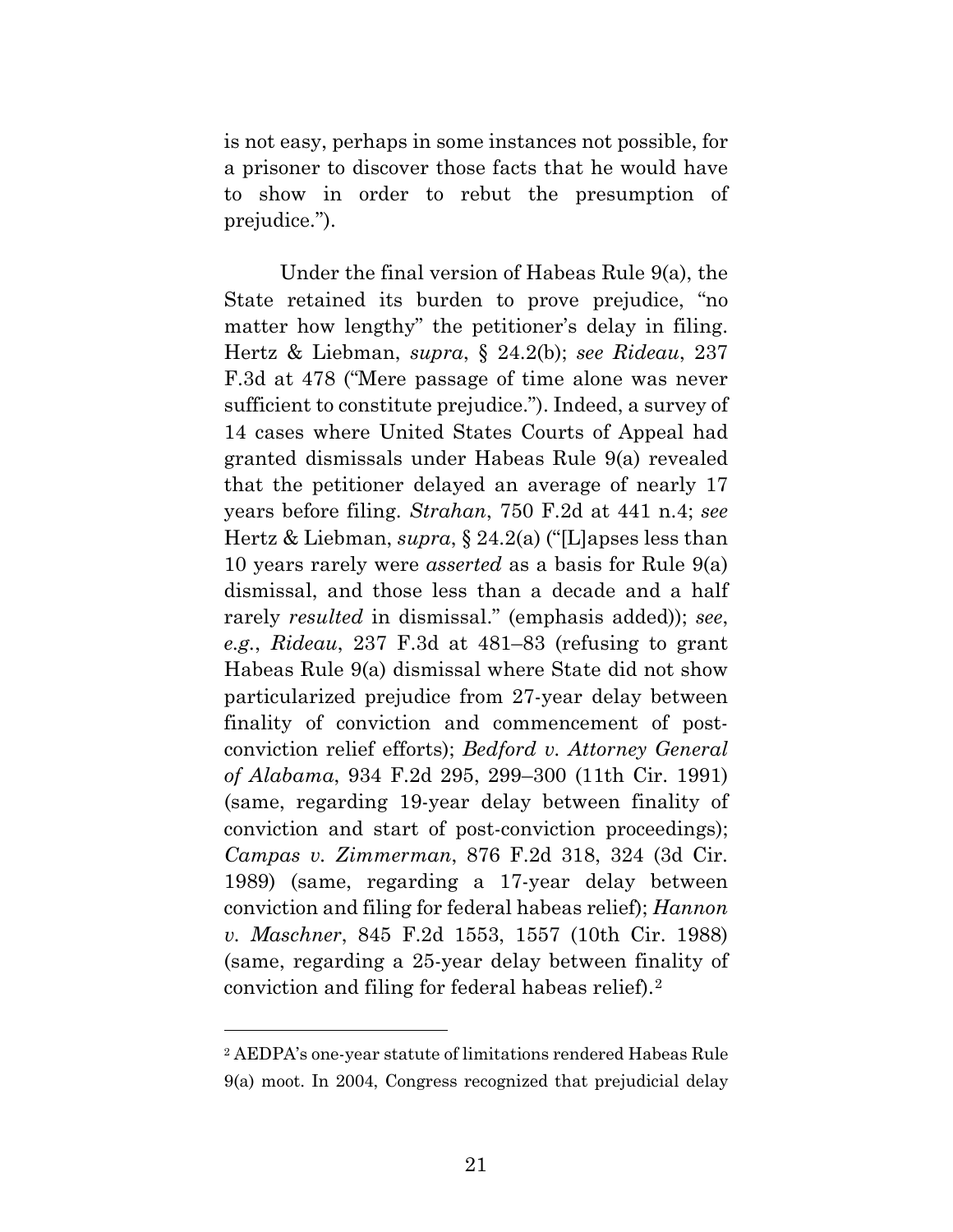Notably, prior to the enactment of Habeas Rule 9(a) in 1976, courts did not dismiss petitions for laches. *See McDonnell,* 666 F.2d at 250–51. Courts concluded that to do so would "eviscerate" the purpose of the Great Writ to remedy constitutionally defective convictions. *Id.* at 250. Instead, the elements of laches—unreasonable delay and prejudice—were incorporated into a court's consideration of the merits of a petitioner's claim, increasing the burden of proof. *Id.* at 251; *Davis v. Adult Parole Authority*, 610 F.2d 410, 415 (6th Cir. 1979). If the petitioner had delayed unreasonably in filing his or her claim and the delay resulted in prejudice to the State, the petitioner's case was not irretrievably lost but merely weakened. *McDonnell*, 666 F.2d at 251. Courts would give less weight to the evidence the petitioner presented than if the claim had been timely filed. *Id.* Thus, courts denied habeas petitions because the petitioners failed to meet their burden of proof on the underlying merits, *not* 

 $\overline{a}$ 

was no longer likely to occur, and rescinded Habeas Rule 9(a). Advisory Committee Notes to Habeas Rule 9 (2004). Although the purpose of the statute of limitations is to eliminate delays in federal habeas review, it attempts to do so without undermining the importance of the Great Writ. *Holland v. Florida*, 560 U.S. 631, 648 (2010). When Congress codified these new rules, it recognized that the "writ of habeas corpus plays a vital role in protecting constitutional rights." *Slack v. McDaniel*, 529 U.S. 473, 483 (2000). Because Congress did not intend to close the courthouse doors to all petitioners who filed after the expiration of the one-year limitations period, the United States Supreme Court held that AEDPA's statute of limitations is subject to equitable tolling. *Holland*, 560 U.S. at 649. A petitioner is entitled to equitable tolling upon a showing: (1) that he or she has been pursuing his or her rights diligently; and (2) that some extraordinary circumstance prevented timely filing. *Id.*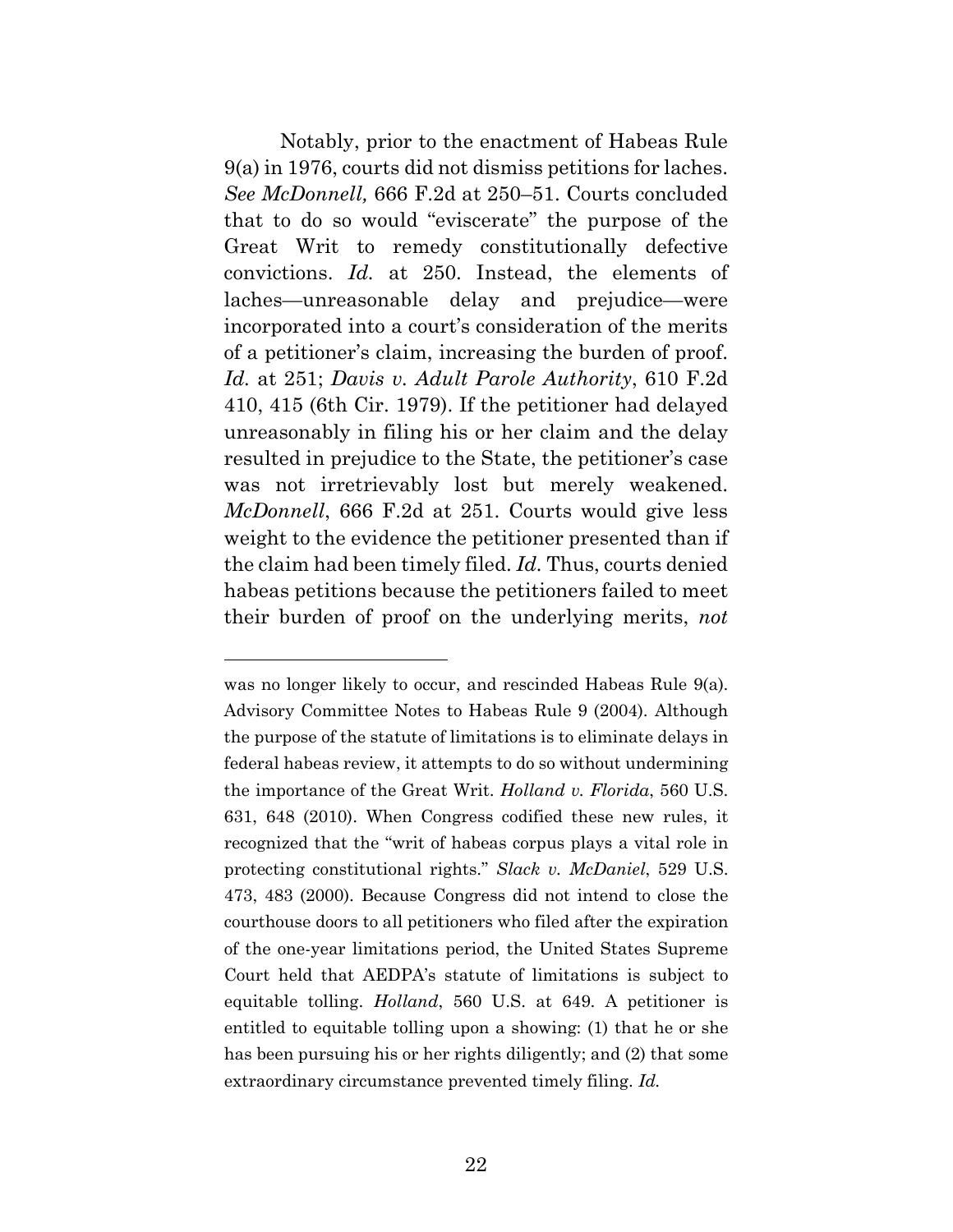*because the petitions were untimely*. *Id.*; *Davis*, 610 F.2d at 415.

## **C. Mr. Lopez-Quintero's habeas petition meets the express pleading requirements of Wis. Stat. § 809.51(1).**

The insufficiency of Smalley's habeas petition is apparent when assessed under the four pleading requirements expressly listed in Wis. Stat. § 809.51(1). Smalley's three-page *pro se* petition presented a rudimentary ineffective assistance of appellate counsel claim. App. 4 (Smalley Habeas Petition). The petition lacked any concrete allegations regarding appellate counsel's withdrawal, except generally stating that counsel withdrew without obtaining Smalley's consent. *Id.* Smalley's petition contained conclusory allegations and offered no reasons explaining his eight-year delay in filing. *Id.*; *see Smalley*, 211 Wis. 2d at 801.

The Court of Appeals found that Smalley's claim was patently frivolous: the court examined the record and specifically noted counsel's "Disposition Summary" that stated "[n]o court action taken as case did not merit any post-conviction proceeding and client agreed to have counsel close the case." *Id.* at 800-01 (internal quotation marks omitted).

The facial sufficiency of the habeas petition at issue in *Coleman* appears to have distinguished it from Smalley's. Coleman's petition, filed with the assistance of counsel, was 17 pages in length and contained 48 pages of exhibits. App. 5 (Coleman Habeas Petition). His petition clearly met the express pleading requirements of Wis. Stat. § 809.51(1) in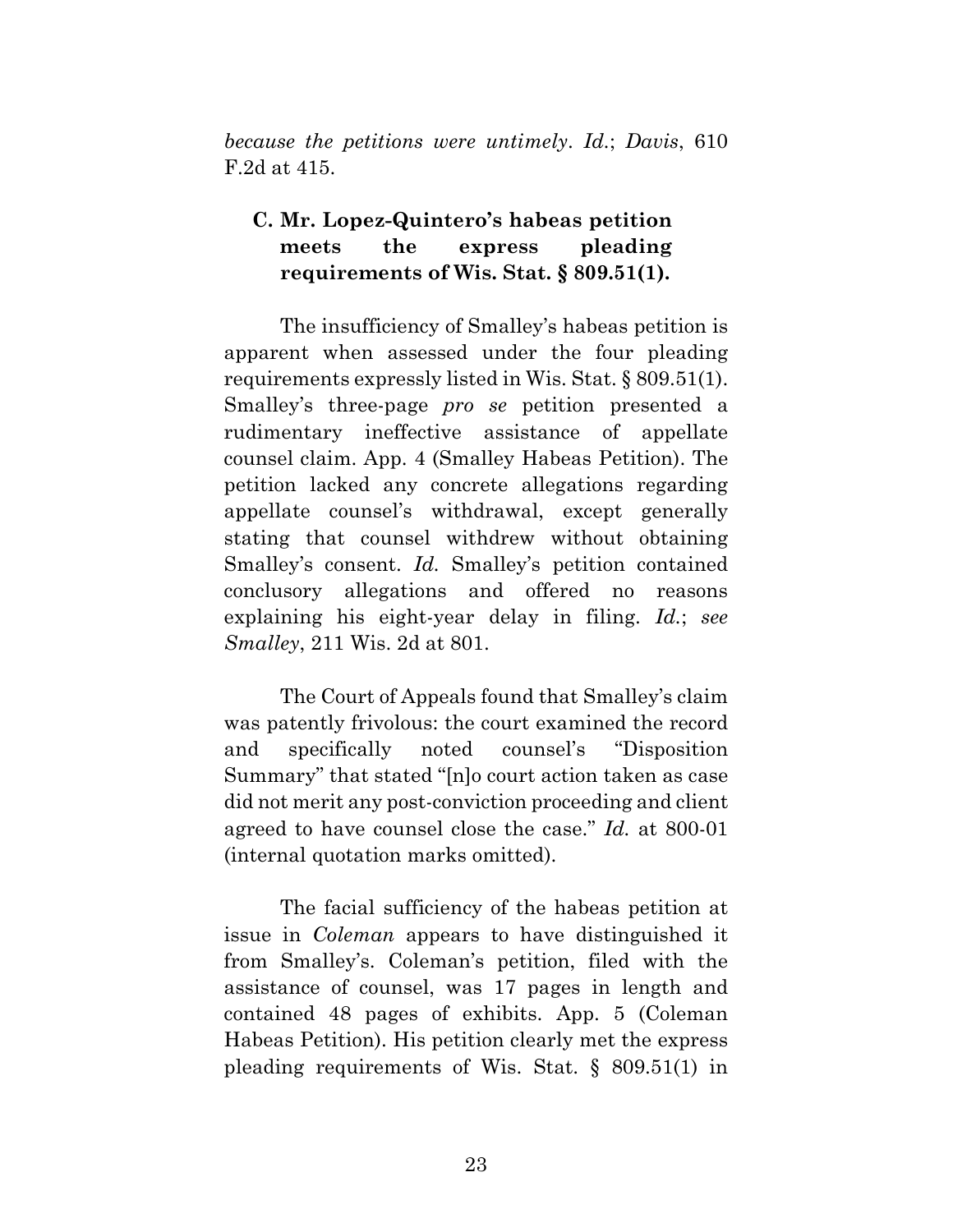setting out his claim that appellate counsel rendered ineffective assistance by not appealing the circuit court's ruling denying his motion for suppression of evidence. *Id.*

Like Smalley, however, Coleman did not allege facts demonstrating that he sought "prompt and speedy relief," as required by *Smalley*'s interpretation of Wis. Stat. § 809.51(1). Coleman explained that he did not attempt to raise the suppression issue sooner because he was indigent and could not afford a "second opinion" until he married and acquired the resources to hire counsel. *Id.* at 15–16. Nevertheless, the Court of Appeals did not deny Coleman's petition *ex parte*. Instead, it ordered the State to respond. The State raised the defense of laches. The Court of Appeals found the petitioner's 17-year delay unreasonable, and presumed prejudice. *Coleman*, 290 Wis. 2d 352, ¶¶ 15, 35.

Like Coleman, Mr. Lopez-Quintero filed a petition, with the assistance of counsel, that clearly satisfied the express pleading requirements of Wis. Stat. § 809.51(1). Sixteen pages in length with five exhibits attached, Mr. Lopez-Quintero's constitutional claim relied on readily available, indisputable recordbased evidence, rather than testimonial evidence susceptible to deterioration with the passage of time. Mr. Lopez-Quintero unequivocally indicated his desire to pursue postconviction relief on the Notice of Right. App. 3 (Ex. B). At sentencing, his attorney assured the circuit court that he would file the Notice of Intent within 20 days. App. 3 (Ex. C at 57, 60). At the hearing on the motion for new trial, counsel sought to represent Mr. Lopez-Quintero on appeal. App. 3 (Ex. D at 46). The circuit court ordered counsel to continue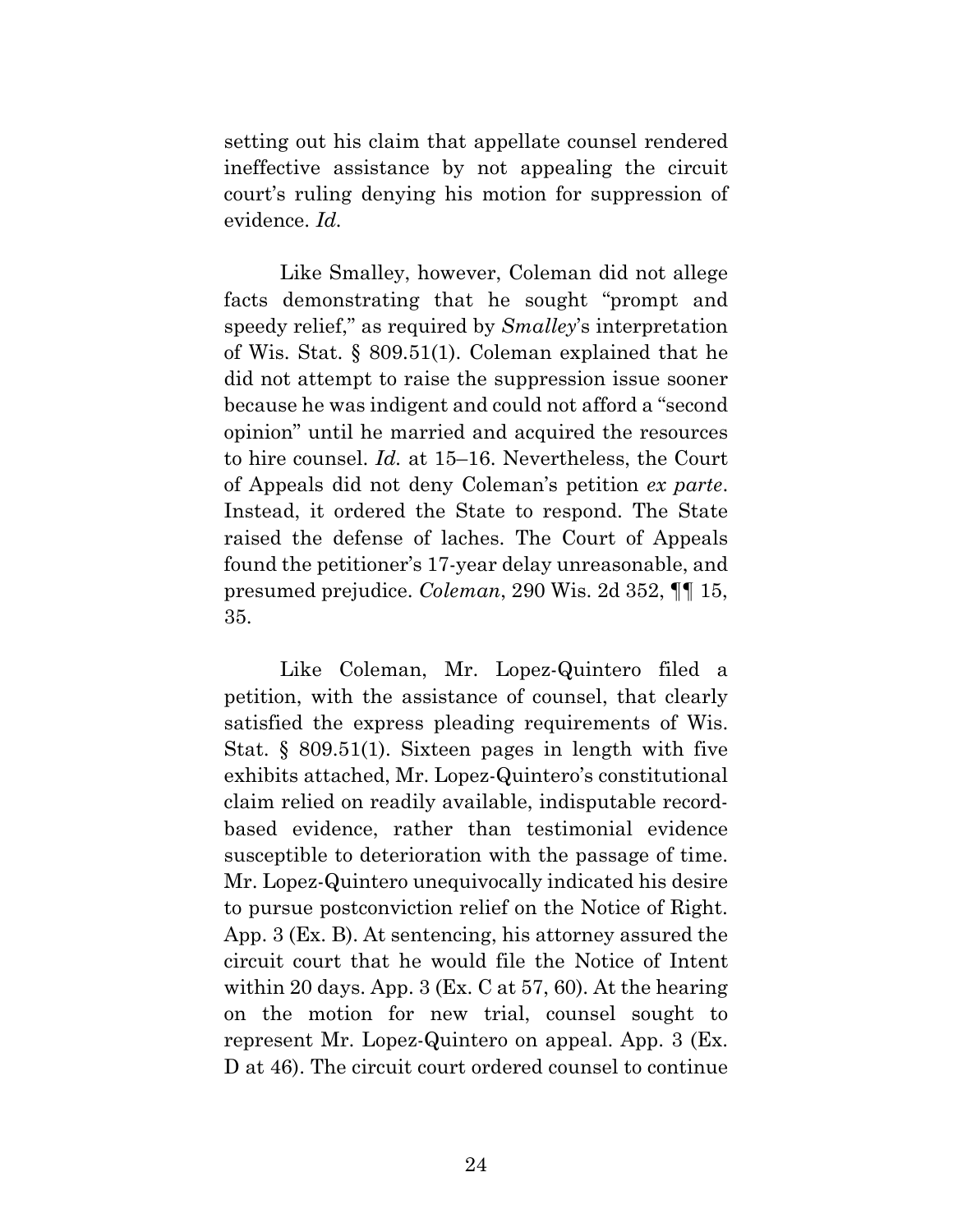representing Mr. Lopez-Quintero "until the time a decision whether to appeal is made." App. 3 (Ex. E). By that time, however, the 20-day deadline to file the Notice of Intent had expired nearly a month-and-ahalf earlier. Counsel never notified Mr. Lopez-Quintero about their failure to file the Notice of Intent. These concrete, record-based facts alone should have warranted a more in-depth review and merited a response from the State, requiring it to raise the defense of laches if it concluded that the delay was unreasonable and prejudicial.

Coleman's explanation for his 17-year delay lack of funds to hire counsel—is a "disability" that could apply to nearly every prisoner in Wisconsin. In contrast, Mr. Lopez-Quintero made specific allegations about his disabilities to account for his untimely filing. A Mexican national and monolingual Spanish speaker with only a middle-school education and little familiarity with the criminal justice system, Mr. Lopez-Quintero had few resources at his disposal. App. 3 at 2, 5–6.

Unlike *Coleman*, the Court of Appeals summarily denied Mr. Lopez-Quintero's petition. The Court of Appeals ordered no response from the State. It imposed the burden of proof for timeliness on Mr. Lopez-Quintero and applied *Smalley*'s irrebuttable presumption of prejudice (after making the enigmatic pronouncement that Mr. Lopez-Quintero's disabilities could account for "some"—but not all—of the delay). App. 1 at 2–3. It irrevocably closed the courthouse doors on a petitioner sentenced to life in prison without the possibility of parole who never appealed his first-degree murder conviction.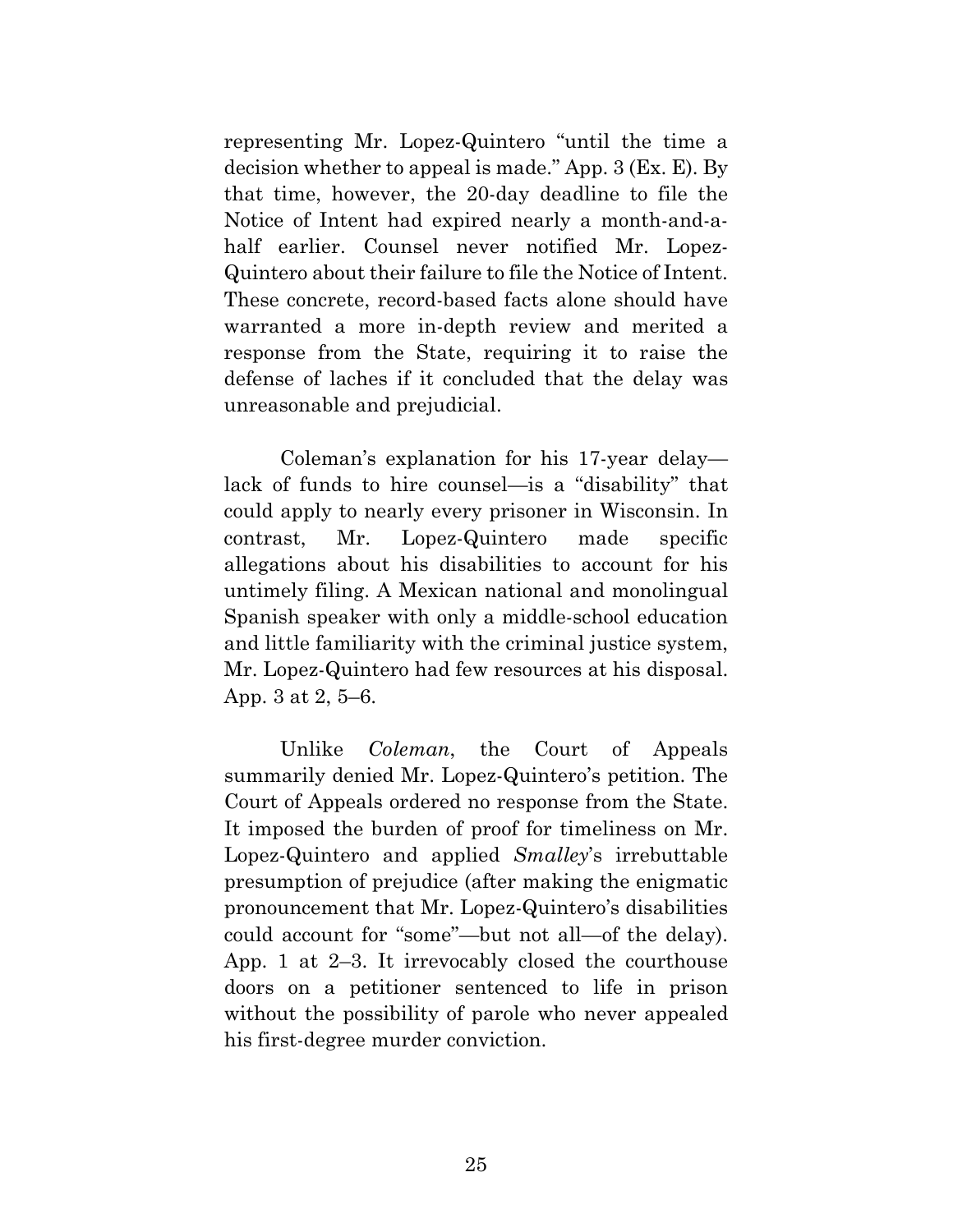Nothing can account for the disparate treatment between Mr. Lopez-Quintero's petition and Coleman's petition. In fact, Mr. Lopez-Quintero presented a more compelling case because his filing delay spanned only nine years, while Coleman's was 17 years. Moreover, Mr. Lopez-Quintero presented case-specific, individualized reasons for his delay, rather than Coleman's general reasons that apply to the vast majority of prisoners.

### **CONCLUSION**

Application of the *Smalley ex parte* procedure is the death knell for habeas petitioners. It is fraught with constitutional problems because: (1) It is uncabined—applied without judicial limitation or guiding principles; (2) it produces arbitrary and grossly unfair results; (3) it places the burden on the petitioner to prove that the delay was *not* unreasonable while laches places the burden on the party asserting the defense that the delay was unreasonable; (4) it imposes an irrebuttable presumption of prejudice based on general, equitable habeas principles while *Coleman* strictly prohibits such a presumption as an element of laches; (5) it renders the defense of laches obsolete; and (6) because it results in the summary denial of the petition, it forever deprives petitioners with meritorious claims the protection of the Great Writ.

This Court should unequivocally reject *Smalley*'s interpretation of Wis. Stat. § 809.51(1) that allows the Court of Appeals to deny *ex parte* a sufficiently pled habeas petition for untimeliness alone.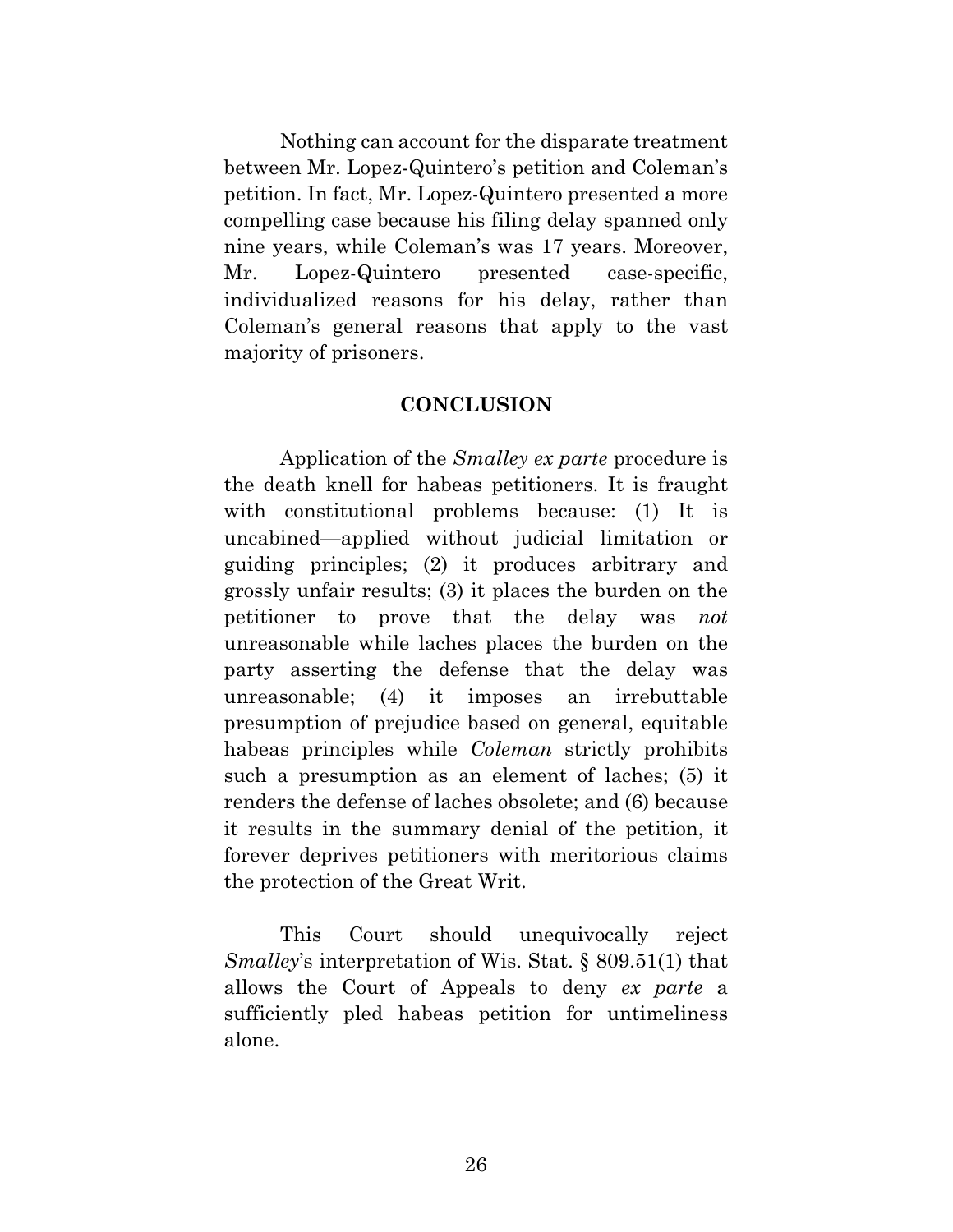This Court should remand Mr. Lopez-Quintero's case to the Court of Appeals and order the State to respond to his petition.

Dated this 11th day of July 2018.

Respectfully Submitted,

\_\_\_\_\_\_\_\_\_\_\_\_\_\_\_\_\_\_\_\_\_\_\_\_

Gregory W. Wiercioch State Bar No. 1091075 Attorney for Mr. Lopez-Quintero

Frank J. Remington Center 975 Bascom Mall Madison, WI 53706-1399 (608) 263-1388 wiercioch@wisc.edu

Victor Pelaez Law Student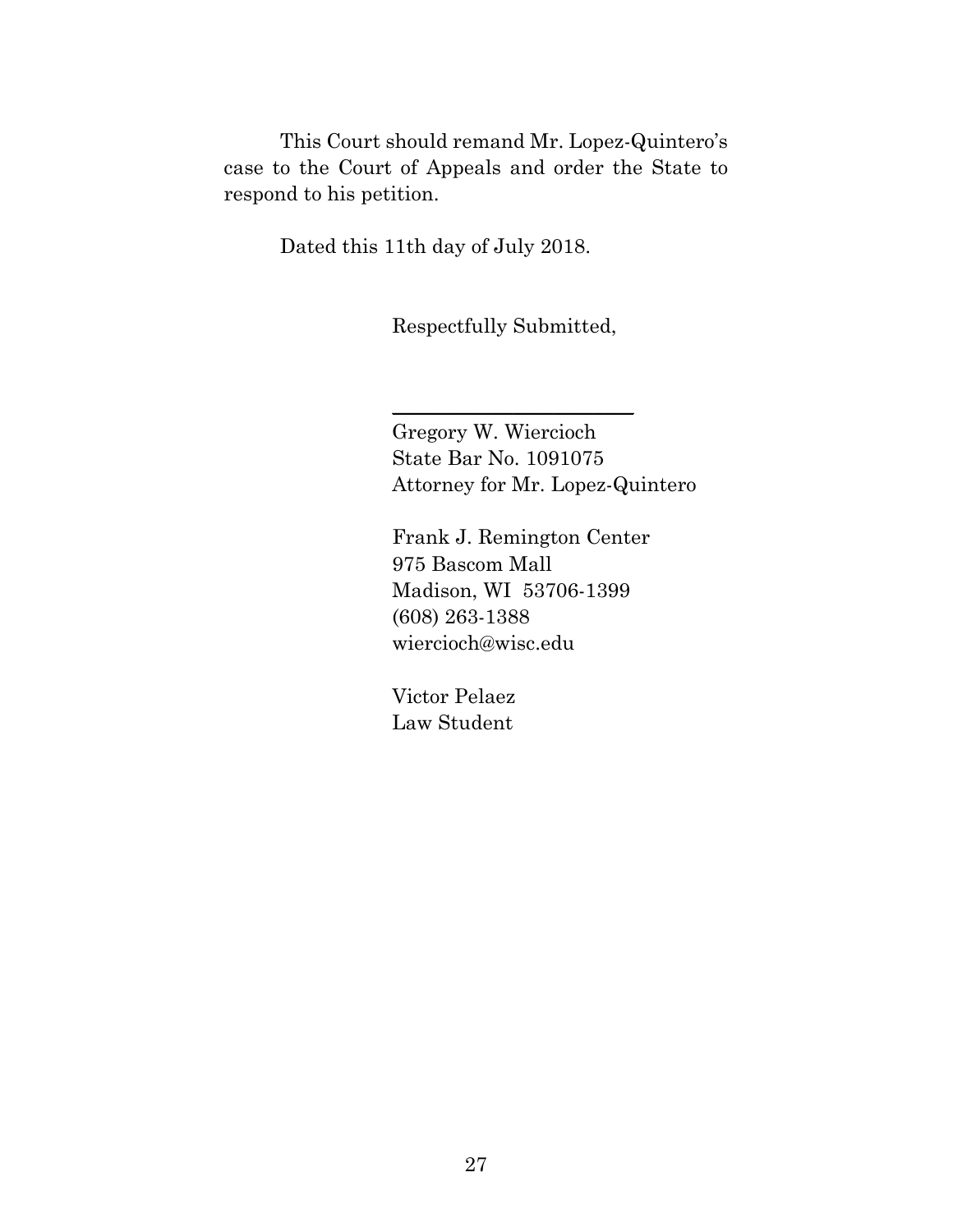## **CERTIFICATION AS TO FORM AND LENGTH**

I certify that this brief conforms to the rules contained in Wis. Stat.  $\S$  809.19(8)(b) and (c) for a brief and appendix produced with a proportional serif font. The length of the brief is 6,142 words.

Dated this 11th day of July 2018.

 $\overline{\phantom{a}}$  , where  $\overline{\phantom{a}}$  , where  $\overline{\phantom{a}}$  , where  $\overline{\phantom{a}}$ 

## **CERTIFICATION AS TO COMPLIANCE WITH RULE 809.19(12)**

I have submitted an electronic copy of this brief, excluding the appendix, which complies with the requirements of § 809.19(12).

I further certify that this electronic brief is identical in content and format to the printed form of the brief filed on or after this date.

A copy of this certificate has been served with the paper copies of this brief filed with the court and served on all opposing parties.

Dated this 11th day of July 2018.

 $\overline{\phantom{a}}$  , where  $\overline{\phantom{a}}$  , where  $\overline{\phantom{a}}$  , where  $\overline{\phantom{a}}$  , where  $\overline{\phantom{a}}$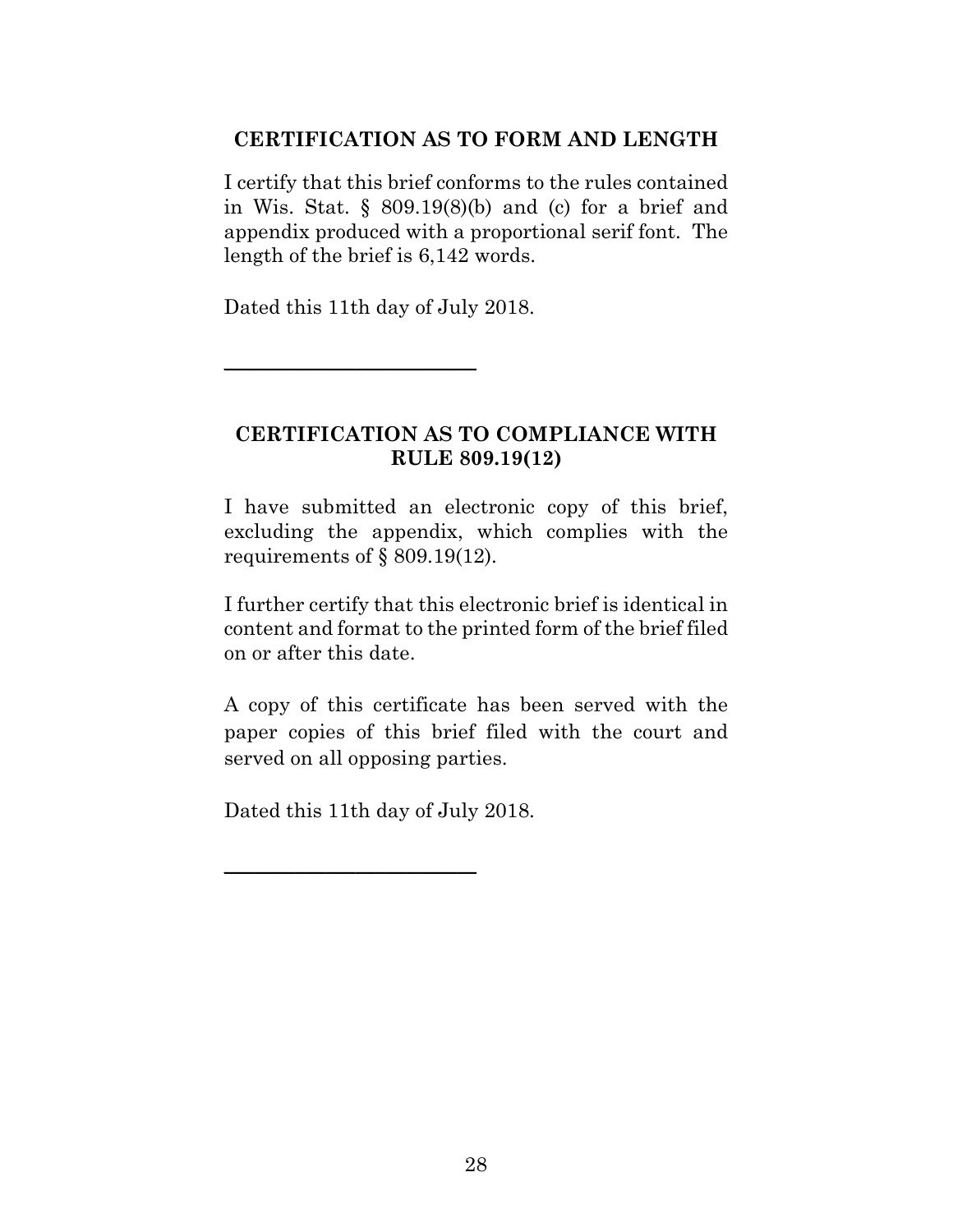## **CERTIFICATION AS TO APPENDIX**

I certify that filed with this brief, either as a separate document or as a part of this brief, is an appendix that complies with Wis. Stat.  $\S$  809.19(2)(a) and that contains, at a minimum: (1) a table of contents; (2) relevant trial court record entries; (3) a copy of any unpublished opinion cited under § 809.23(3)(a) or (b); and (4) portions of the record essential to an understanding of the issues raised, including oral or written rulings or decisions showing the trial court's reasoning regarding those issues.

I further certify that, if this appeal is taken from a circuit court order or judgment entered in a judicial review of an administrative decision, the appendix contains the findings of fact and conclusions of law, if any, and final decision of the administrative agency.

I further certify that if the record is required by law to be confidential, the portions of the record included in the appendix are reproduced using first names and last initials instead of full names of persons, specifically including juveniles and parents of juveniles, with a notation that the portions of the record have been so reproduced to preserve.

Dated this 11th day of July 2018.

\_\_\_\_\_\_\_\_\_\_\_\_\_\_\_\_\_\_\_\_\_\_\_\_\_